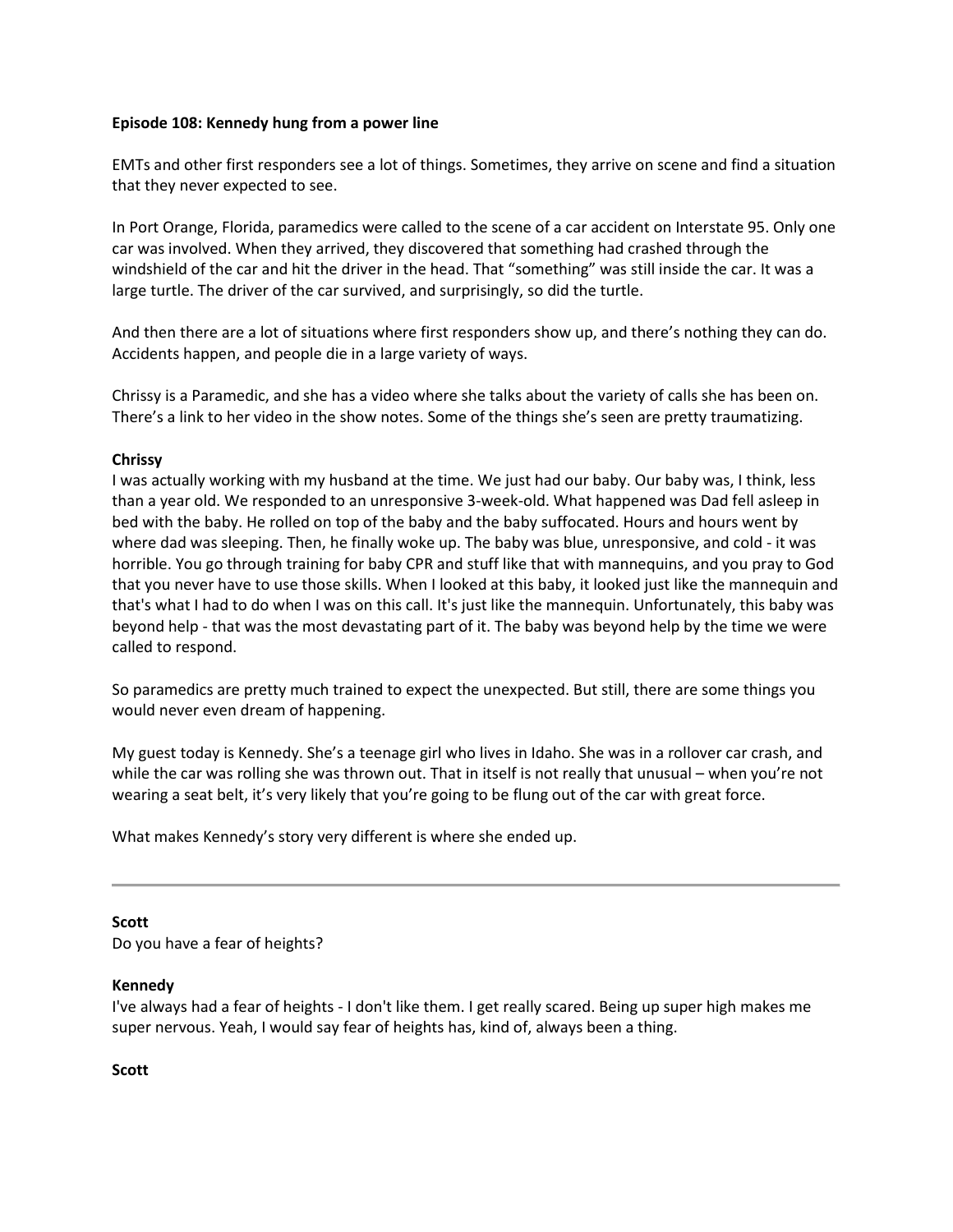Even if you didn't have it before, I would think that you maybe would have it now after what happened. This is the craziest story. Let's talk about what was going on that day. You guys were in the car. Who were in the car with you?

# **Kennedy**

I had Jacob and Nikia - my two best friends - in the car with me. I've gotten off work at 5 o'clock. I was having a hard day because, 2 days prior to the accident, my boyfriend and I had broken up at that time. So, I was just, kind of, in an emotional mess. So, they came over and said, "Well, let's go have fun for the rest of the night. Let's go get something to eat, get some soda, hang out, and make you feel better."

# **Scott**

These are good friends. They wanted to help you out.

# **Kennedy**

Yeah. But my mom and my 2 sisters were actually in Logan for the weekend to help my grandma with some yard work and spend some time with her. My dad stayed at home because he wasn't feeling too well. So, they and my mom were, like, "Will you please stay home with your dad just to check up on him?" I just didn't want to stay home and, like, wallow in my feelings. So, I was like, "I'm gonna go with my friends." Obviously, I should have stayed home and helped my dad. We came back home from going to town. I checked on him and he was fine - he was sleeping. Then, they were like, "Let's just go watch the sunset really quick." So, we drove down the road to a mountain - it's 4 miles down the road. We call it 'The base of the D' because there's a big D on the mountain - for Declo. We just drove up there and we parked. There was, like, a little dirt parking lot.

# **Scott**

Is this, like, a scenic overlook where you would park and get a really good view?

# **Kennedy**

Yeah. We were up there. We were talking. I was crying and telling them how I felt. They were validating me, just listening, and being really good friends. Then, there was this beat-up couch up there. They were like, "Oh, let's hit the couch with the car." So, as the stupid teenagers that we were, I took the car and just, like, barely bumped it. I was like, "Oh my gosh! My license plate is dented! My dad's gonna kill me!" They were like, "No, it's okay." I just bumped up once and I was like, "I'm not gonna do that again." Then, we sat and watched the sunset. It was really pretty. Then, Jacob's mom called and said, "Jacob, you need to be home by nine." We were like, "Oh, no. It's like 830." So, we called her back and said, "Hey, is it okay if we come over and make crepes at our house?" She was like, "Yeah." Jacob's car was at my house. We drove back to my house to go get his car, then go into town to go get ingredients to make the crepes, and then we're gonna go to his house. On the way from the base of the mountain to my house - which is 4 miles - we crashed.

# **Scott**

Was anyone in the car wearing a seatbelt?

# **Kennedy**

None of us was wearing a seatbelt. I think that's probably because, most of the time, you hear that most accidents only happen a few miles away from your house. My accident took place only a mile away from my house. Since it was only a 4-mile drive, we didn't think anything of it.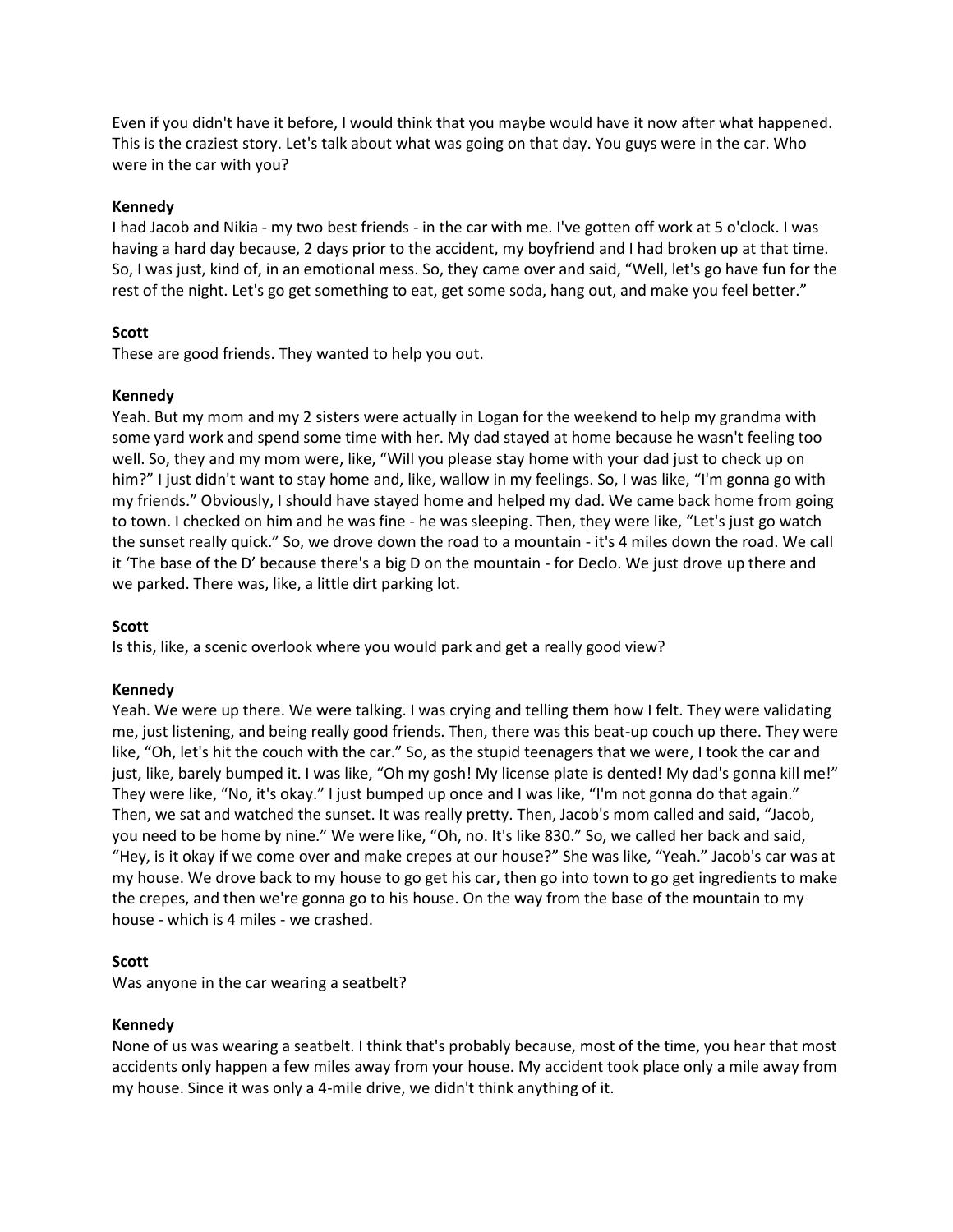### **Scott**

How old were each of you at that time?

### **Kennedy**

I think we were all 16.

# **Scott**

Then, right now, you're about to turn 18.

**Kennedy** Mmhmm. In July.

**Scott** And you're the one driving?

### **Kennedy**

Yeah. I always drove. We started driving - I pulled myself together to drive. Then, I can't remember what happened but I busted back out into tears. I just started crying. My speedometer did not work in my car, but I wasn't going fast because I wasn't going to drive fast while crying. So, I was just driving and bawling. The roads were super dirty because the farmers were going in and out of the fields. We live, like, in the country, so there were farm fields around us.

# **Scott**

Can you elaborate a little bit on that? What does it mean when you say that the roads were super dirty? What were they dirty with?

# **Kennedy**

Like, dirt, rocks, and debris from the fields, I guess - I don't know. So, I couldn't see very well. The road looked like everything else. I started going off the left side of the road and I could feel my wheel go off, so I, like, overcorrected too far to the right. We went off the road. They said that there was, like, a little bump. The left side of my car hit the power pole and it flipped us sideways, so we started flipping and rolling in the air. We bounced off the ground 3 times, slipped in the air, and just kept doing that. In that process of us flipping, I was the first one out. We don't know where I went out - the sunroof, the windshield, the door. We have no idea where I went out, but I got flown out and I landed on the power line by my femur. Then, Nakia was the next one out followed by Jacob, because Jacob was in the backseat.

# **Scott**

So, the car was rolling with such speed that you were just flown from it…

# **Kennedy**

Yeah. We had Life360. It logged my phone and the car's phone at 58-59 miles an hour. The speed limit on that road is 55-miles an hour. So, we were only going 3-5 miles an hour over the speed limit. So, it wasn't like we were speeding like crazy. I don't know. It was hard to get those rumors about me going super fast squashed.

**Scott**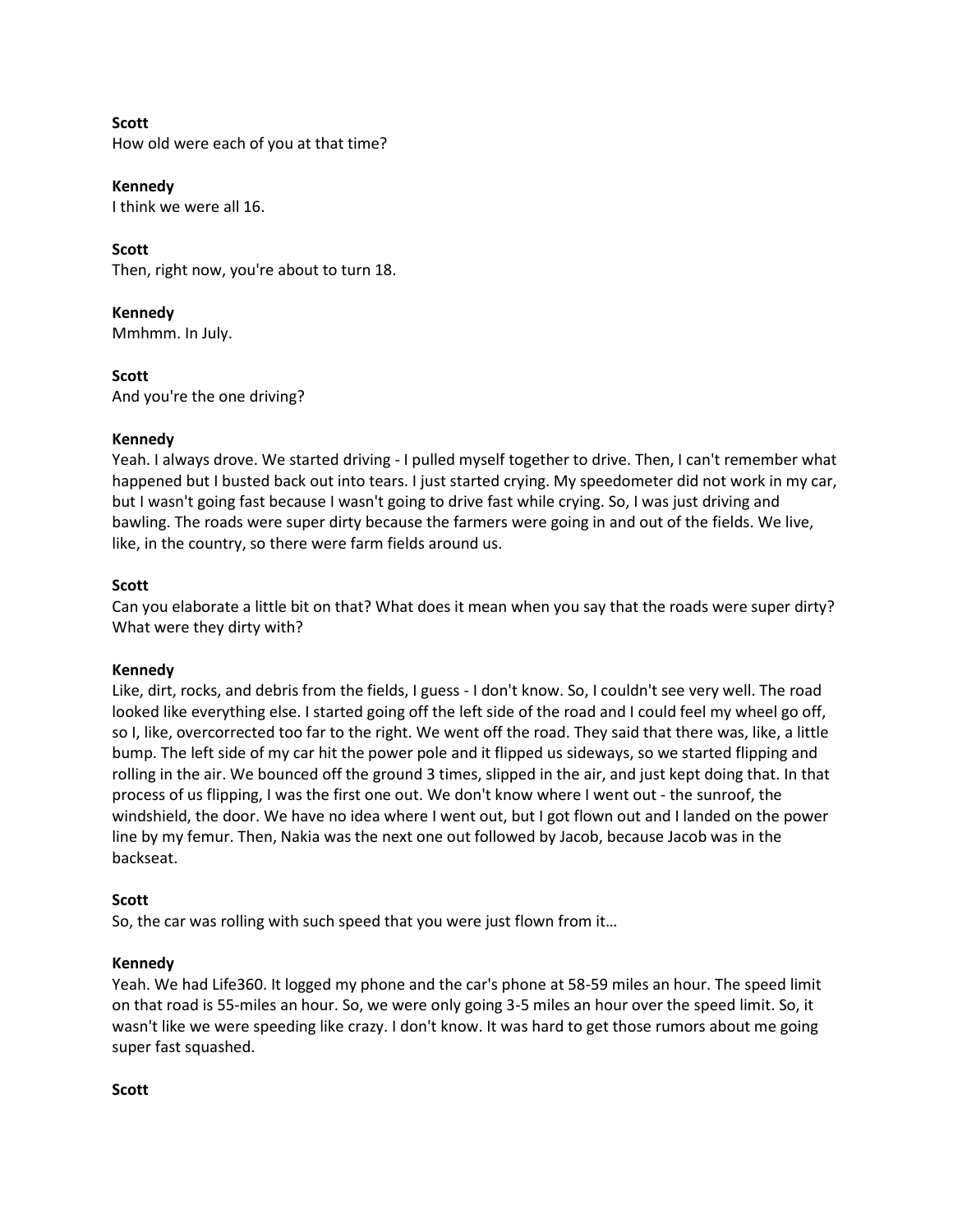Yeah. Well, people assume a lot of things. So, you were launched from the car. This is the most unusual factor in this whole story - rather than being thrown out to the ground, you were thrown straight up...

### **Kennedy**

We have no idea how I got thrown.

### **Scott**

Somehow you got your broken leg--

### **Kennedy**

--wrapped up in it.

### **Scott**

Yeah. The powerline…

### **Kennedy**

Mmhmm, they said the top wire had electricity and the bottom one didn't. I don't know what that means exactly.

### **Scott**

There must have been some voltage through it because there was an element of electrical shock or burning.

### **Kennedy**

Mmhmm. Yeah.

# **Scott**

Were you conscious as you went through the air or as you got tangled up in this line? Did you know what was happening?

### **Kennedy**

I don't remember everything. I don't remember flying up there. I remember waking up, like, seconds after I got up there. I was conscious the whole time until I was put into the ambulance. I was awake all the time for 45 minutes.

### **Scott**

You woke up hanging from this line?

# **Kennedy**

Yeah, upside down.

### **Scott**

What was going through your head at that time?

# **Kennedy**

This is, kind of, weird. I'm religious. So, it was very weird to me, but I got a FaceTime call from God - it was, like, a dream of going to heaven, I guess. There was, like, a screen in front of me. There was a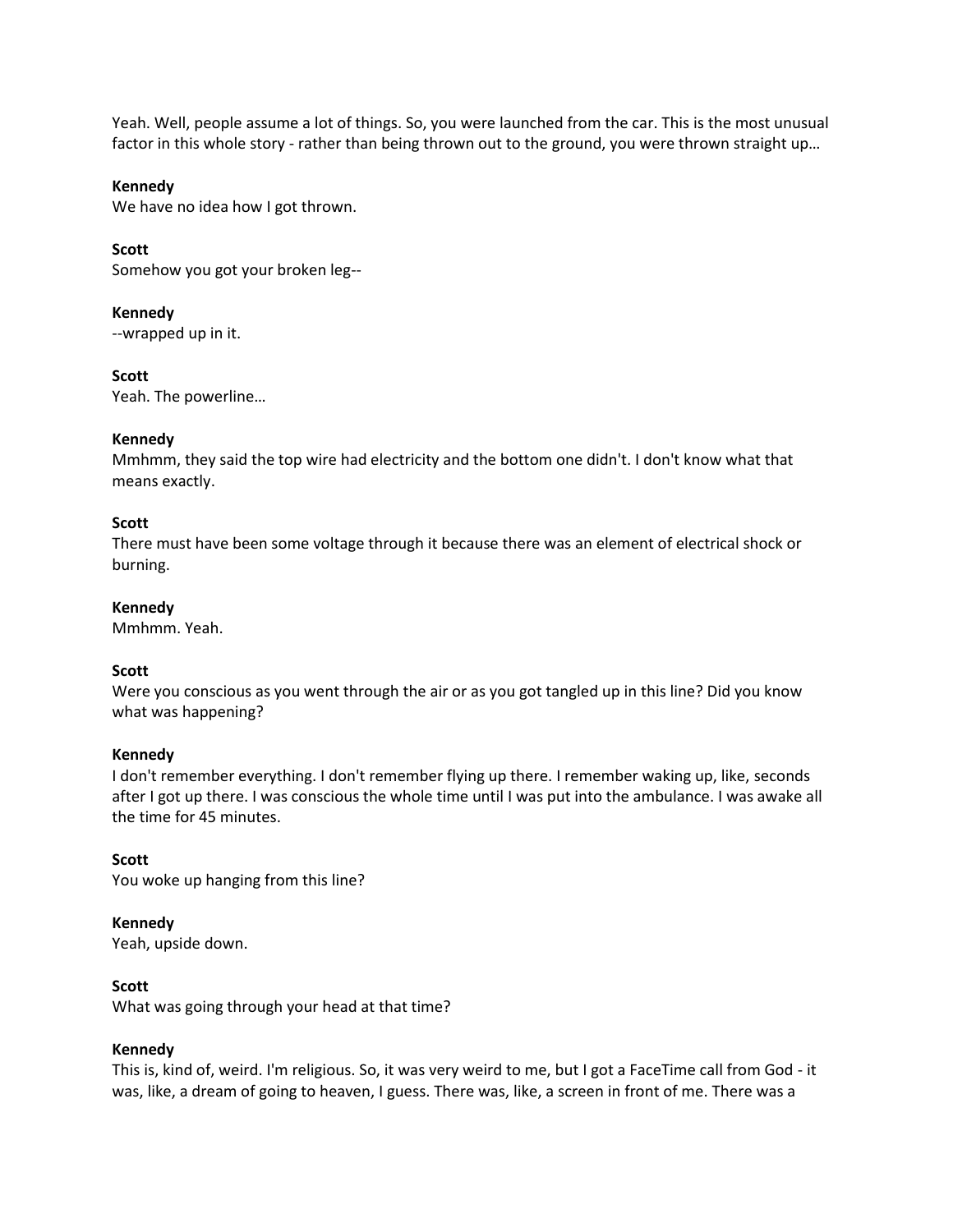picture of God with his hand going through the water and I was trying to accept it because I was in so much pain. I just couldn't do it anymore, and I wanted to go home. I was like, "He's calling me. I'm supposed to go." So, I was trying to accept it. The phone only rings for a certain amount of time. So, I was stressed out because I was, like, running out of time. Finally, the screen just went black and I could see my reflection. I was bloody. I was gross. I just started crying because I knew that I had to live with what was going to happen to me and that it wasn't my time to go. After that, I woke up. That, kind of, came to me like a dream, I guess.

# **Scott**

Right. Because you didn't actually have your phone with you.

# **Kennedy**

No. My phone was on the ground.

# **Scott**

Yeah, that was all in your mind.

### **Kennedy**

So, it was weird that it came as, like, a FaceTime call. Then, I woke up. I remember I was super high in the air. It felt like I was upside down. It was, like, black, even though it wasn't black at that point - my vision wasn't very good. I woke up confused. I remember that I started crying. I told myself, "Kennedy, you can't cry. If you cry, you're done. That's the end." Then, part of me was like "Why didn't I give up?" because, prior to the accident, I had really bad depression. I think I would have ended up committing suicide if this didn't happen. So, I don't know why I didn't give up on the wire.

### **Scott**

I had not heard that part of your story.

### **Kennedy**

Yeah, I've tried to. It's hard for me to talk about that because I feel that it was a weak point in my life. So, I tell a lot of people, "My accident saved my life because, if it didn't happen, I think I would have been dead by suicide."

### **Scott**

It's interesting that the worst situations, sometimes, in hindsight, happened for good reasons.

### **Kennedy**

Yeah.

### **Scott**

While you were up there and trying to figure out what happened, could you see Jacob and Nakia? Did you know where they were?

### **Kennedy**

I was actually facing toward the road, so I was looking away from them. They were in the field behind me, so I couldn't see them or what was going on, but I could hear screaming. The memories of screaming, the breaking of the glass, the screeching of the metal, and all of that started to come back to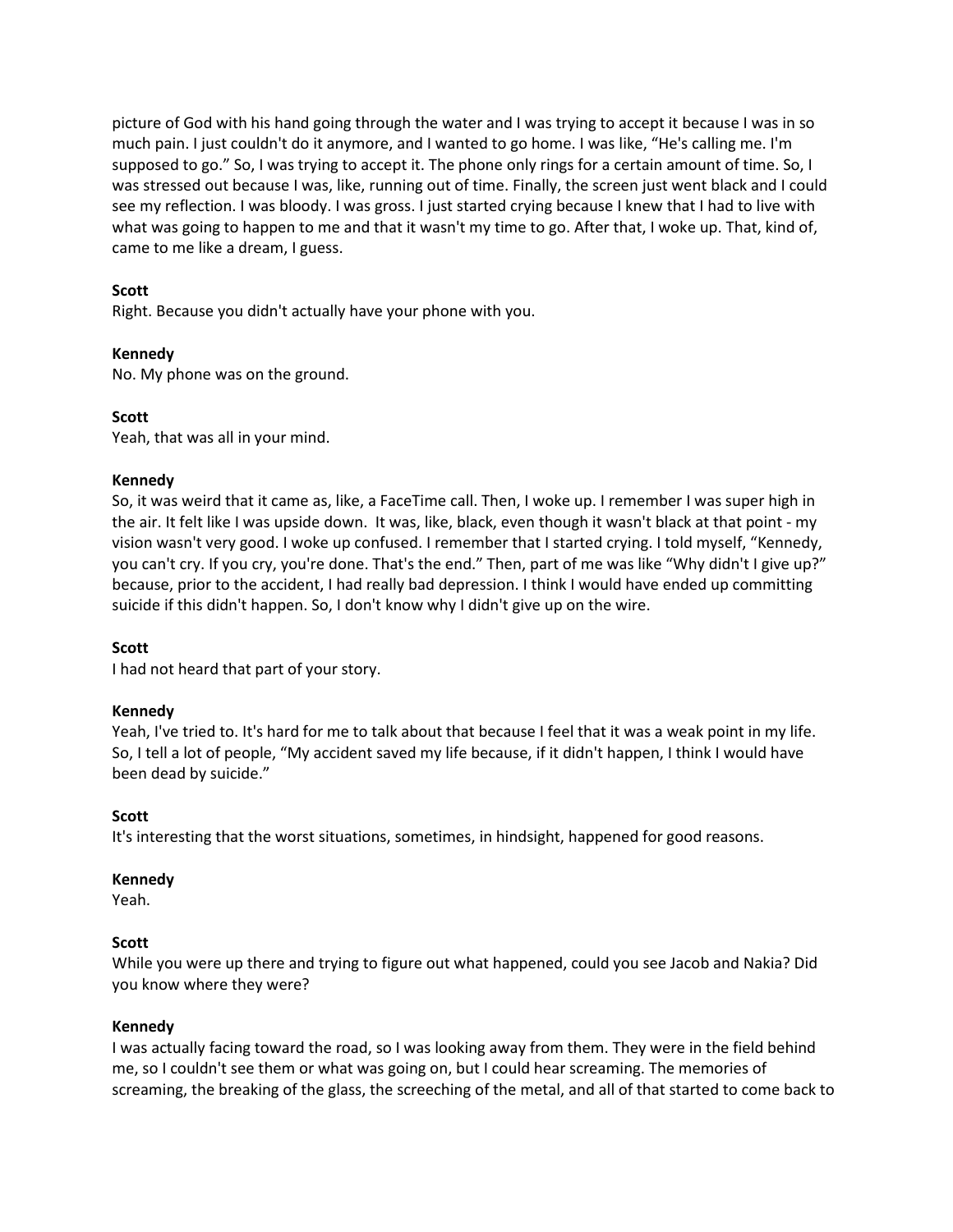me. I don't know if the screaming came from when we were rolling in the car or when she was behind me because I did hear from the EMTs that she was screaming. So, that might have been her screaming behind me but I had no idea what was going on.

### **Scott**

I'm interested in the fact that the screaming just came back to your memory - the memory of that just came back to you. was it because the therapy or counseling that you were going through brought that back? Or did it just happen to come back?

### **Kennedy**

I think it just happened to come back because me and my friends were driving and this lady almost hit us. It was, like, scary because it was almost another car accident. I was just sitting there and all the sounds were coming back to me. I was like, "Oh, I didn't like that." So, now, when I drive, saw something on the road, and err on the side of the road, my brain would like, "Oh, you're gonna hit that." Then, I can hear it all. If I know that I'm not going to hit it, my brain would tell me that I'm going to and then I'd hear it all over again.

### **Scott**

In one of your videos, I saw that you, kind of, made a joke because people ask, "Why didn't you call 911 after the crash?" Of course, you couldn't because you didn't have your phone, but your response was, "I was too high to reach the phone." Some people actually thought you crashed because you were high.

### **Kennedy**

Yeah. I didn't make, like, an explanation video. I'm like, "No, I was not high on drugs. Please look at the picture." Then, they were like, "You're lying. You photoshopped that." I was like, "I don't know how you can come up with this." My hometown would call me out and be like, "You're lying." But I don't know.

# **Scott**

Eventually, people stopped to help and someone actually did call 911. Let's hear that call.

### **911 Operator**

911. What's the address of your emergency?

**Man** 350 and 650 from Declo.

# **911 Operator**

okay, can you give me the coordinates? 350 What?

### **Man**

350 south and 650 south. We've got to have ambulances and police out here right away.

# **911 Operator**

What's going on?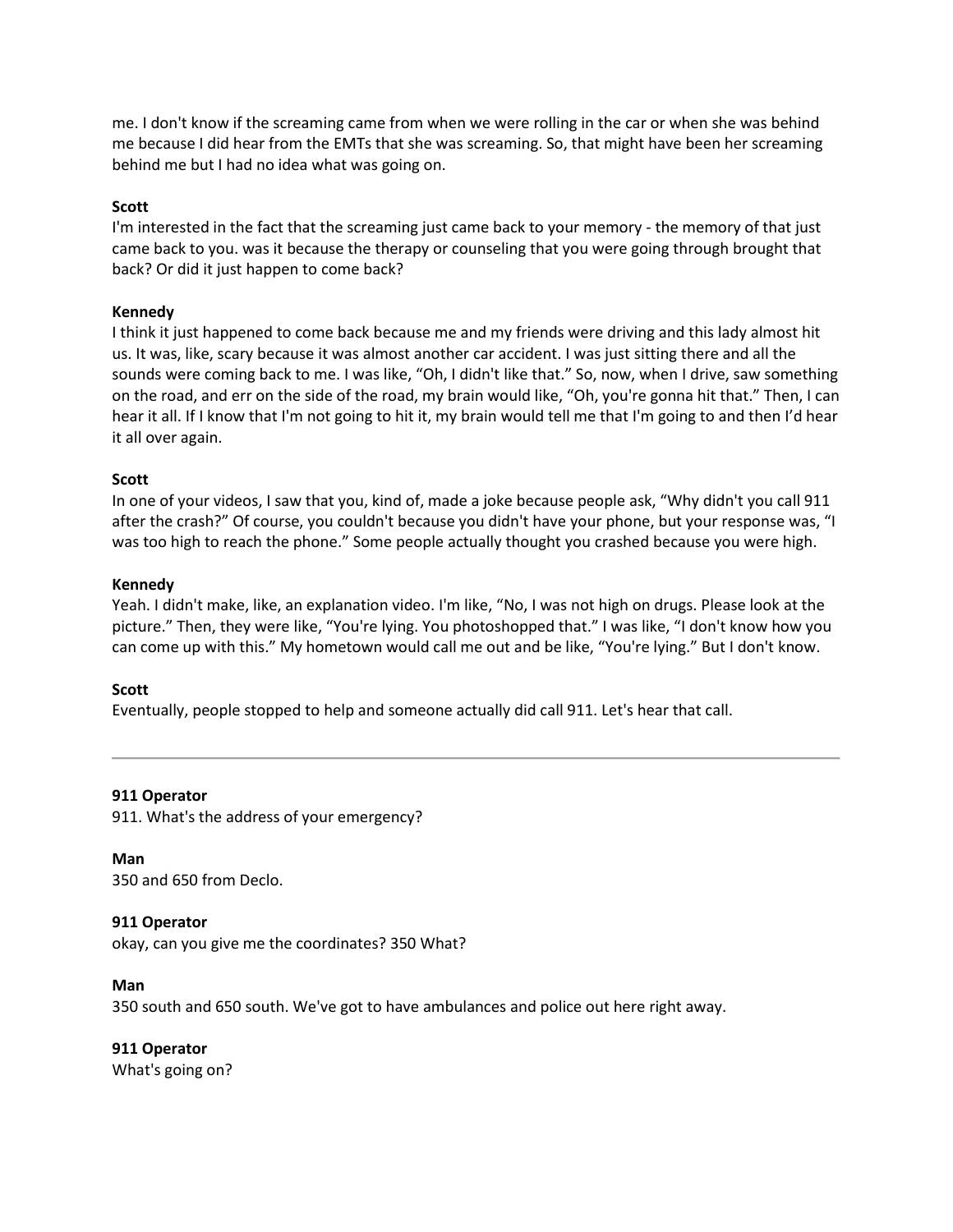### **Man**

Car wreck. A girl is hanging by her leg from the telephone pole wire. Her mom is over in the ball pit. Her dad's over by the car. There are multiple people hurt. You got a fix on my phone?

### **911 Operator**

Okay. Give me the address one more time.

### **Man**

Just west of 750 East and 350 south of Declo.

### **911 Operator**

Alright, stay on the phone with me. I'm gonna get the ambulance and everything head in that direction. I'm going to get more information from you.

### **Man**

We're gonna need several ambulances.

# **911 Operator**

How many people?

### **Man**

how many people are here? (Silence) At least 3. You really need to hurry. There is a girl hanging by her broken leg from the telephone wire.

# **911 Operator**

Medic one, Declo, 316, respond to the area of 750 East 350 south for a possible 2-vehicle crash. Unknown injuries. One female has a possible broken leg. Standby for further. Okay. How many vehicles, sir?

### **Man**

(Silence) The ambulances are coming.

**911 Operator** How many people?

**Man** At least 3.

**911 Operator** Okay, how many vehicles?

**Man**

One.

**911 Operator** One vehicle?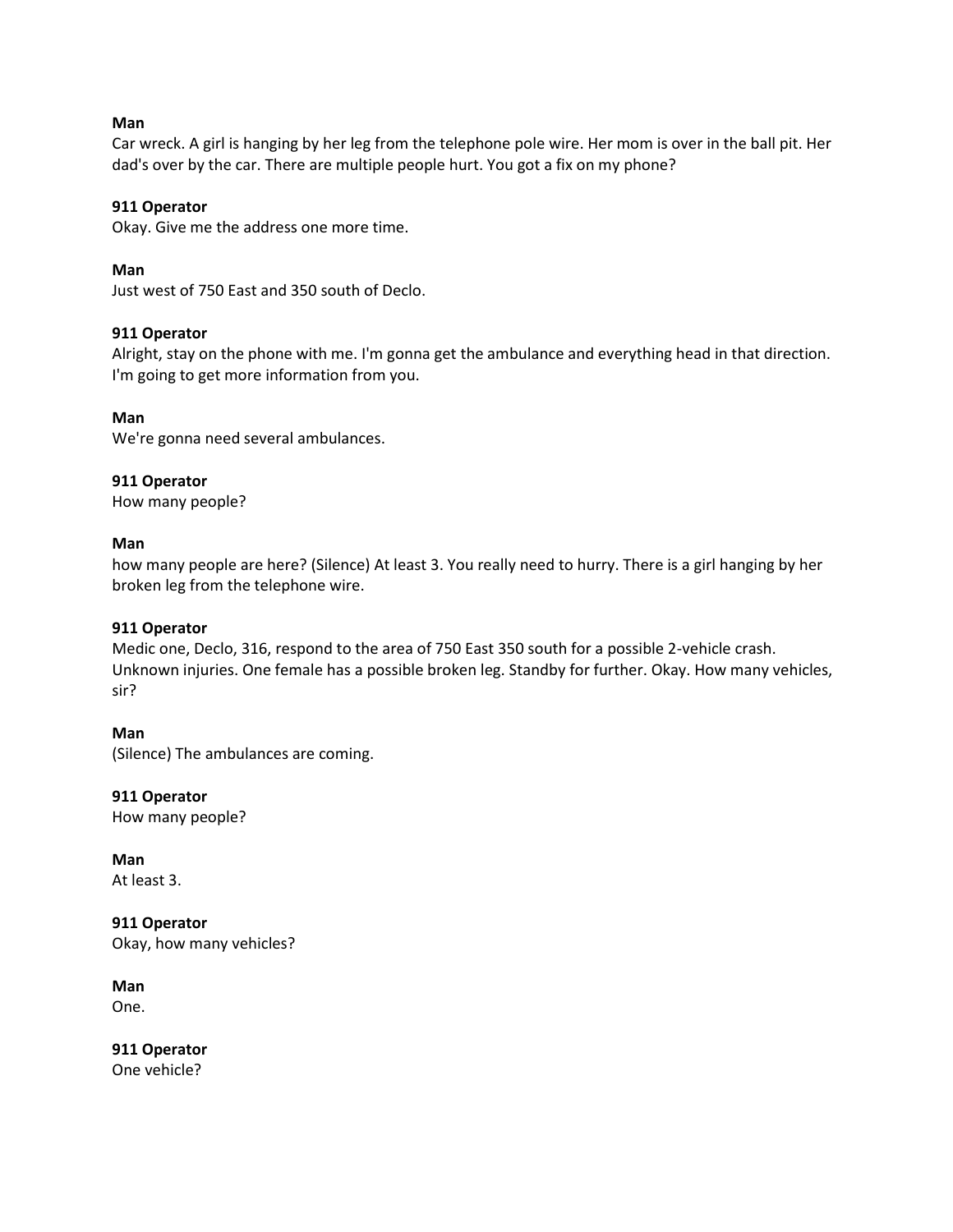### **Man**

Yes. There is a girl hanging from the telephone wire from her broken leg that's severed.

# **911 Operator**

Medic one, 316. Be advised that this will be a one-vehicle crash. Three people are possibly injured - one female hanging by a broken leg from the telephone wire. Are you with the lady now?

# **Man**

(Speaking in the background) GOD! She is fucking upside down and dying. There is a girl hanging on the copper wire with her legs - it's about four-off. We got to get down there.

# **911 Operator**

Can you call, I think, United Electric? Get them just in case. Sir, has the vehicle hit that power pole?

# **Man**

It hit the power pole and sign. The people are in bad shape.

# **911 Operator**

Okay. Are all the people inside the vehicle?

# **Man**

No. None of them are, that I know of.

**911 Operator**

Okay.

**Man**

There are 2 or 3 of them out of the vehicle.

# **911 Operator**

2-3 out of the vehicle?

# **Man**

Yes, they're all thrown out.

(Speaking in the background) Just go down there. Bring your outfit. Help people. They're laying all over.

# **911 Operator**

I've got the medics heading in that direction. I want you to stay on the phone with me until they arrive. if you can.

# **Man**

I'm going to stay on here.

# **911 Operator**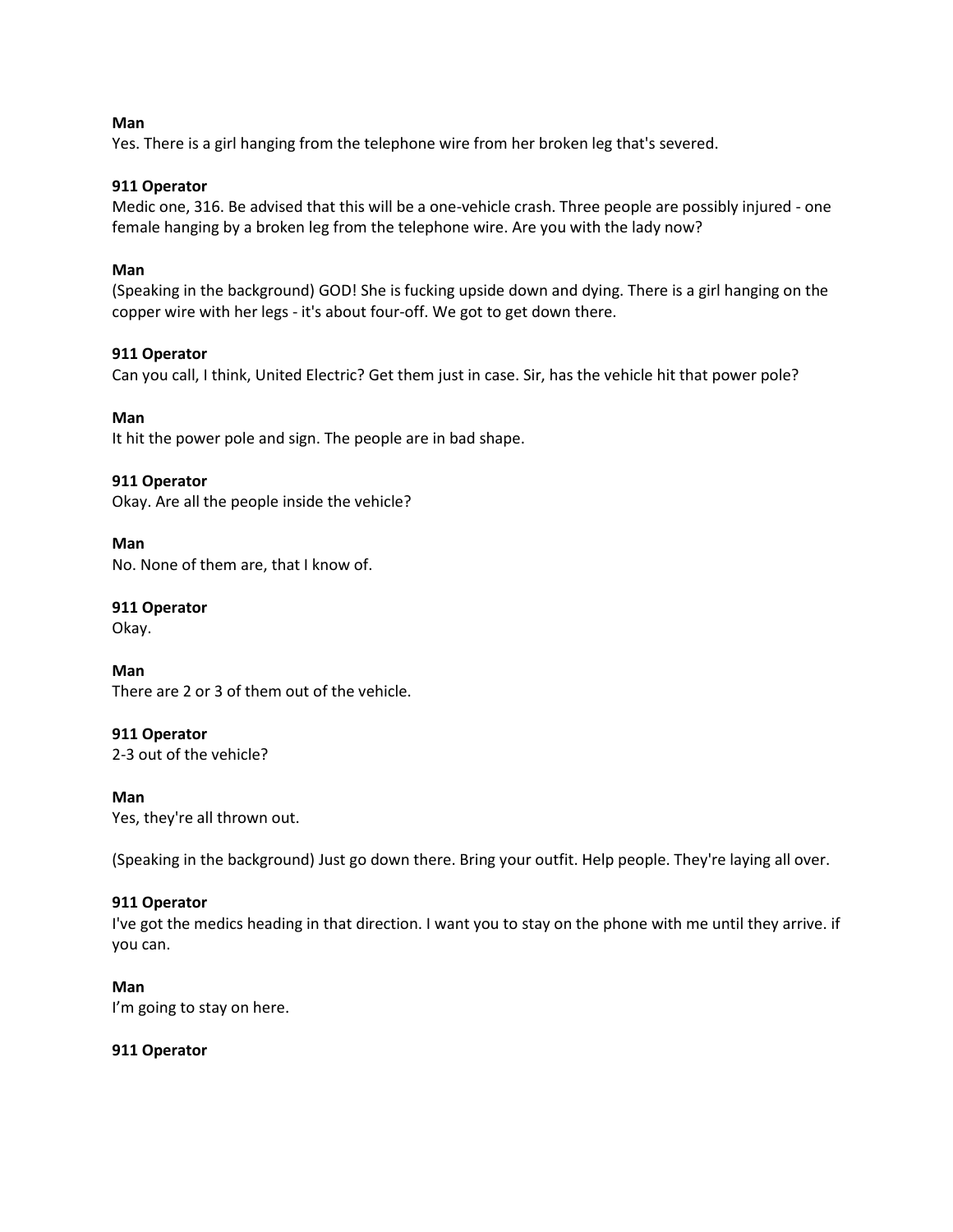Okay, and give me updates. Declo Fire, respond to the area 750 E, 350 South, for one-vehicle crash, 3 people possibly injured, one female hanging by a telephone wire with a broken leg. Declo Fire, respond to area 750 East 350 south for one-vehicle crash.

# **Man**

(Speaking in the background) Brothers, sisters, mom, and dad - how many?

(Crying in the background)

**911 Operator**

Are you with them now?

### **Man**

(Speaking in the background) I got help coming. I could use some help first. She's still alive.

**911 Operator**

Are you with her right now?

### **Man**

(Speaking in the background) Yes, they're all alive. Flash your light to the cop!

Tell your officer that they just drove past the road. They need to come down the 350 road west.

# **911 Operator**

My RP is advising. This is near the Den Darrington residence. In locals, I'm showing a 705 East 300 South. Is it by Den Darrington's house?

# **Man**

Yes. Now, they're turning down here.

# **911 Operator**

Okay, who's coming back?

### **Man**

We're gonna need a bucket truck out here and get this girl off the powerline. Do you realize that? We need something like a bucket truck to get this girl. She's hanging on the power lines.

# **911 Operator**

We've contacted the power company

### **Man**

There are 3 people. They are in really bad shape.

### **911 Operator**

Are they juveniles? Are they adults? Do you know?

**Man**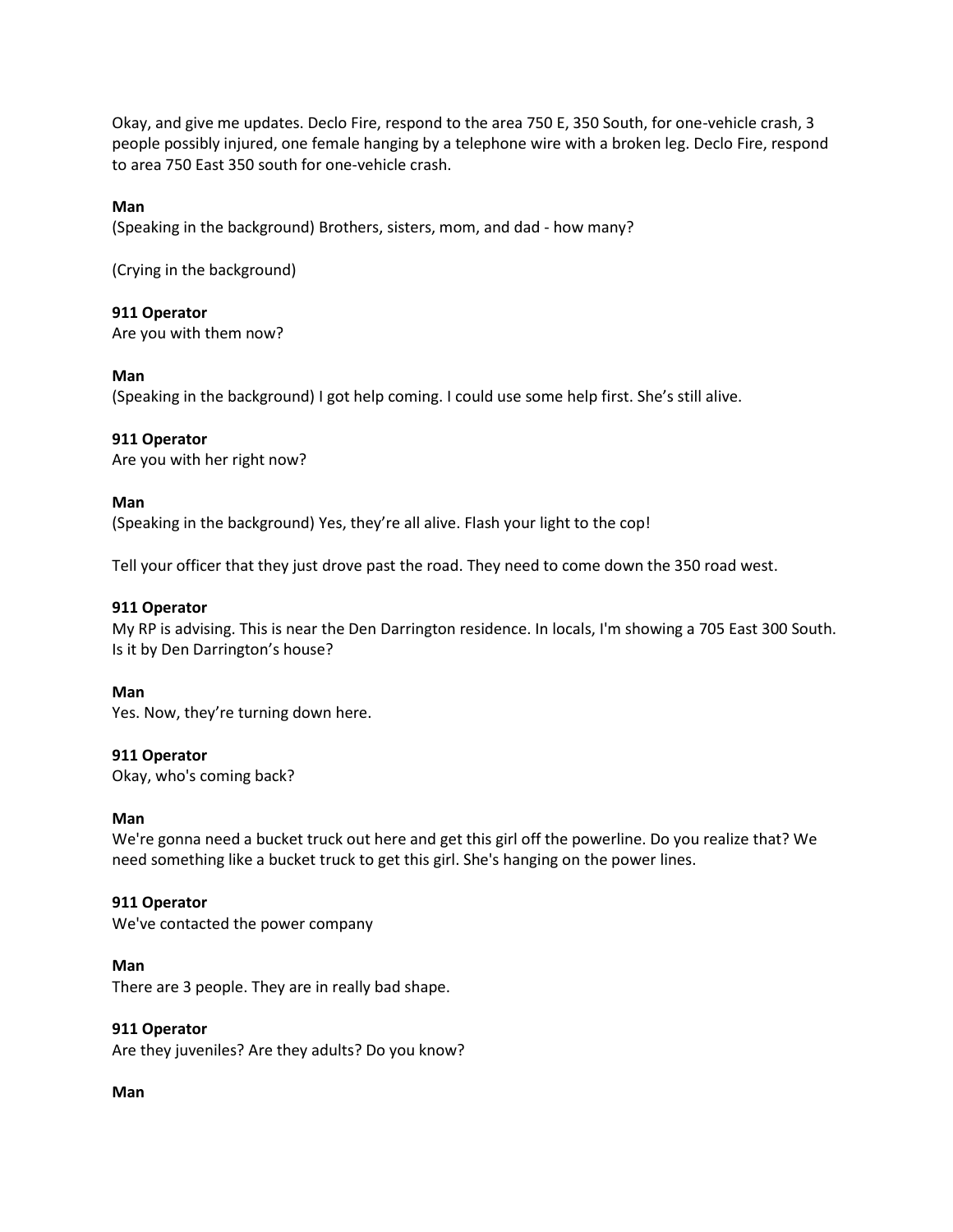2 juvenile and, I think, 1 adult.

### **911 Operator**

Okay. Are they all conscious and breathing? Can you tell?

# **Man.**

Yes.

# **911 Operator**

(In the background) Someone is hanging from a wire approximately 18 to 20 feet above the ground. We need a bucket truck.

# **Man**

They are all thrown out.

# **911 Operator**

Okay, sir. I'm gonna let you go with the deputies and stuff, okay?

#### **Man** What's that?

# **911 Operator**

I'm gonna let you go, okay?

# **Man**

Okay.

# **911 Operator**

All right. Thank you so much!

# **Man**

Thank you.

# **Scott**

By the time people realize what was how happening, how many people were gathered there? Could you see the crowd?

# **Kennedy**

They were all underneath me. Jacob and Nakia were obviously on the ground, so they could get in an ambulance and get taken care of. On the other hand, I couldn't get taken care of for another 45 minutes - I was just hanging up there. I remember looking down. They were all holding a tarp underneath me. I remember it felt like a ton of people. I just remember looking at them confused, like, "Why? Why are you getting me down? Why are you underneath me holding a tarp? Like, Like, I'm not going anywhere. I'm wrapped up in here." So, I was just really confused about why they weren't getting me down.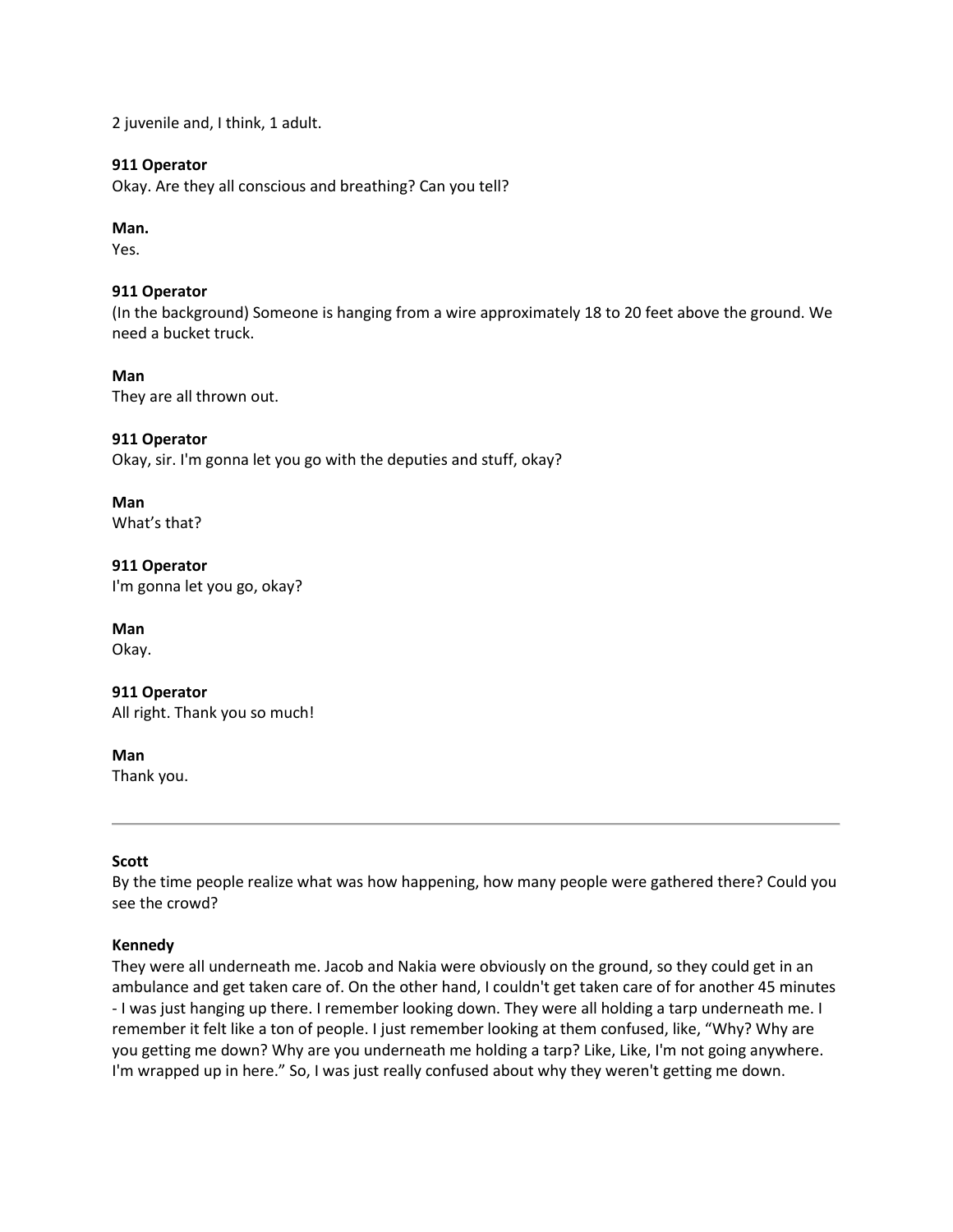# **Scott**

Of course, on the ground, they couldn't tell how tightly wrapped up you were in those lines. So, from their point of view, you could fall any minute. I'm picturing, like, when firemen are at the bottom of a burning building, they're holding something so that, if somebody jumps, they can land on this thing. So, that's what these people were holding for you in case you fell?

### **Kennedy**

Yeah, I have another 2 pictures posted on my Instagram - 1) The one which a guy took when no one was there. 2) Someone took on the sideline when there were quite a few people underneath me. You can see them holding the tarp.

### **Scott**

Were they talking to you?

### **Kennedy**

Yeah. They said I was talking and, like, having a normal conversation. They said I was acting like it was a normal day - I was totally calm. Then, I started to go out of it because I was losing a lot of blood. I can remember the blood running down my face and getting in my nose. So, at that point, I was, like, getting delusional. I remember feeling, "Are you guys gonna get me down? I really need some help." I just kept saying, "Can you help me get down, please? I need to get down."

### **Scott**

This had to be a unique situation for the fire department. How did they get to you?

### **Kennedy**

They used a fire truck - I think it had, like, a bucket at the end, maybe? I'm not 100% sure because I don't remember that part. They used some sort of ladder truck that had a stretcher on it. I think there were 2 men - one who put the tourniquet on and another one in the bucket.

### **Scott**

I would assume that they must have contacted the electric company just to confirm that it was safe for them to get to you.

### **Kennedy**

I think they had to get the power turned off. I remember turning to him, looking at him dead in the face, and saying, "You really gotta get me down. I can't do this much longer. I'm gonna die." He said, "We're trying." He was, like, stressed and breathing hard. Obviously, my life was in his hands at that point. He got the tourniquet on. Then, my memory kind of blinks out. They said that that was the only time I screamed and cried - they had to take my bone and leg back through the wire to get me untangled.

### **Scott**

You must have been partially awake if you were feeling that pain, but you don't remember that part…

### **Kennedy**

No. There's a video out there that I actually haven't seen yet because my parents have been hesitant about me watching it, but I think I'm ready to watch it. I think that part is the end - when they're getting me on the stretcher and everything - so we'll see how that goes as I watch the video.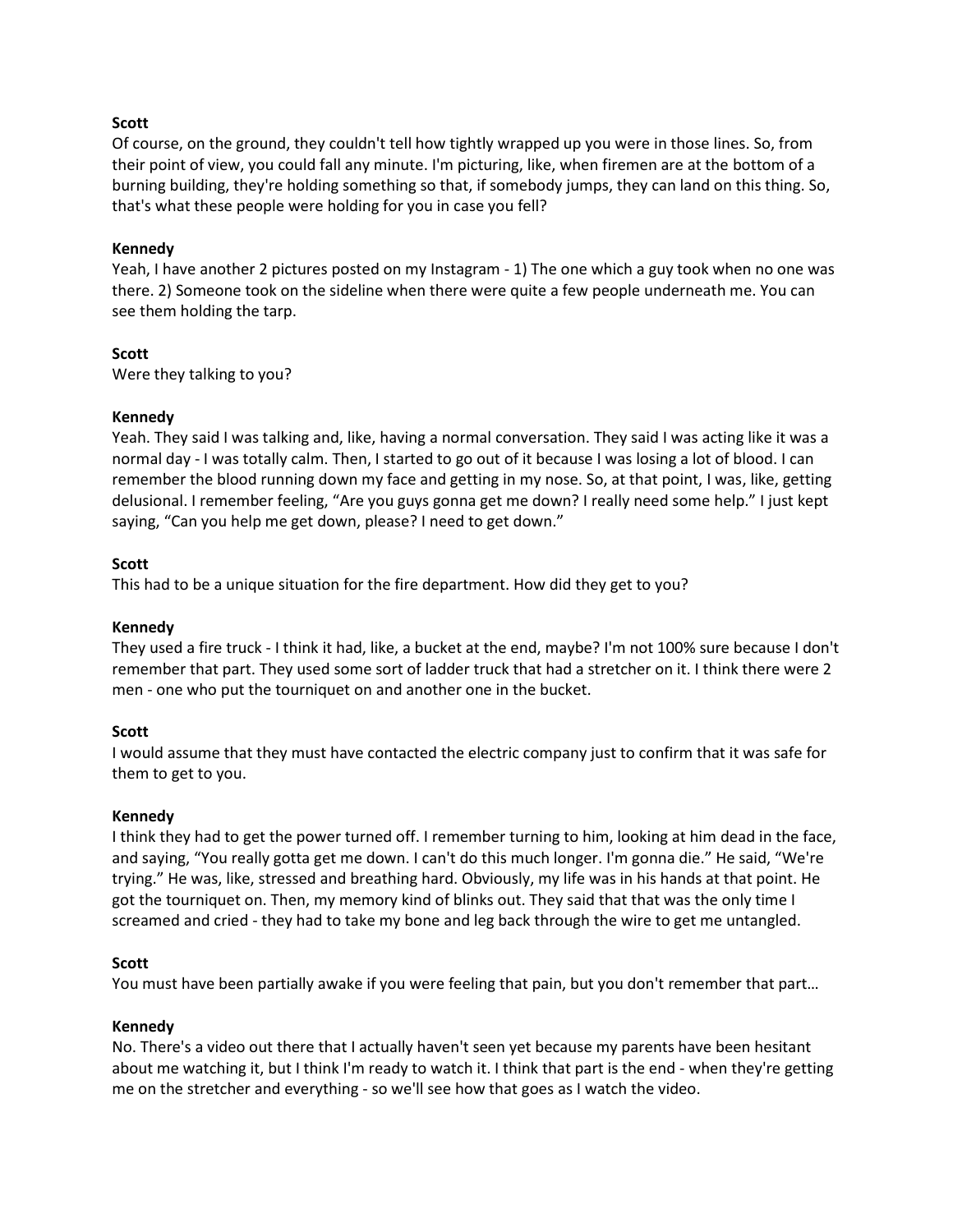### **Scott**

One of Kennedy's friends who was also in the car at that time was Jacob. I wanted to get his perspective on what he experienced.

### **Jacob**

I remember hearing, like, bangs and crashes all around me. I was hit pretty badly in the car because I was not buckled up. The only way I can really describe it is I was in a washing machine. The next thing I know, it was very painful. I remember hearing my body hit the inside of the car. I remember hearing myself moaning and groaning as I was being tossed around. Then, when I opened my eyes, the first thing I noticed was that my wrist was sliced open and it was bleeding really heavily. The first thing I wanted to do was see if my friends were okay. I saw the car because, when I look up from my wrist, the car was right in front of me. I looked to the left and I saw Kennedy in the line. I have no idea where Nakia was. Obviously, I was worried. I was completely astounded by how she got up there. I worried out of my mind for her. I tried to get up but I couldn't. When I played soccer, I pulled my hip out of place and it felt the exact same. I was pretty much laying there helpless. My wrist was bleeding - so is my right wrist - and I was holding my left wrist above it so that the bleeding wasn't so bad.

Anyways, I was in a lot of pain, I couldn't really breathe because I had a punctured lung. Kennedy was screaming for help. I had no idea what to do. I had no clue where my phone was because we had all been thrown out of the car along with the phones. The car was, at least, 25 feet away from me probably more. Anyways, after, like, 5 or 10 minutes, a dude on a motorcycle showed up. Then, he was like, yelling. I don't think he saw me. The first thing he did was he called 911. I heard him, like, exclaiming over and over how she was in a telephone wire, how they had to hurry as fast as they could and get a ladder truck. I don't remember if it was he or someone else - I had gotten their attention - who came over to me. I used his phone to call my parents and they got there in, like, 10 or 15 minutes right after the first responders. I had a broken neck, back, and pelvis, but I didn't know that at that time.

### **Scott**

Now, back to Kennedy and her injuries.

### **Kennedy**

When I was on the way up or getting out of the car, my arm was completely ripped off - it was holding on by the skin on my back. If you look at all my scars, my whole arm is scarred up other than my back. You have 5 main nerves that control your arm. 3 of mine were ripped from my spinal root and 2 of them were stretched really bad. So, my arm was, like, paralyzed, but they did a nerve transfer to help, so it's slowly coming back. Then, my femur was snapped - that's where it was tangled in the wire. My collarbone and my humerus were snapped.

### **Scott**

You were quite a mess.

### **Kennedy**

Oh, yeah.

### **Scott**

Can you talk about when your dad showed up at the scene?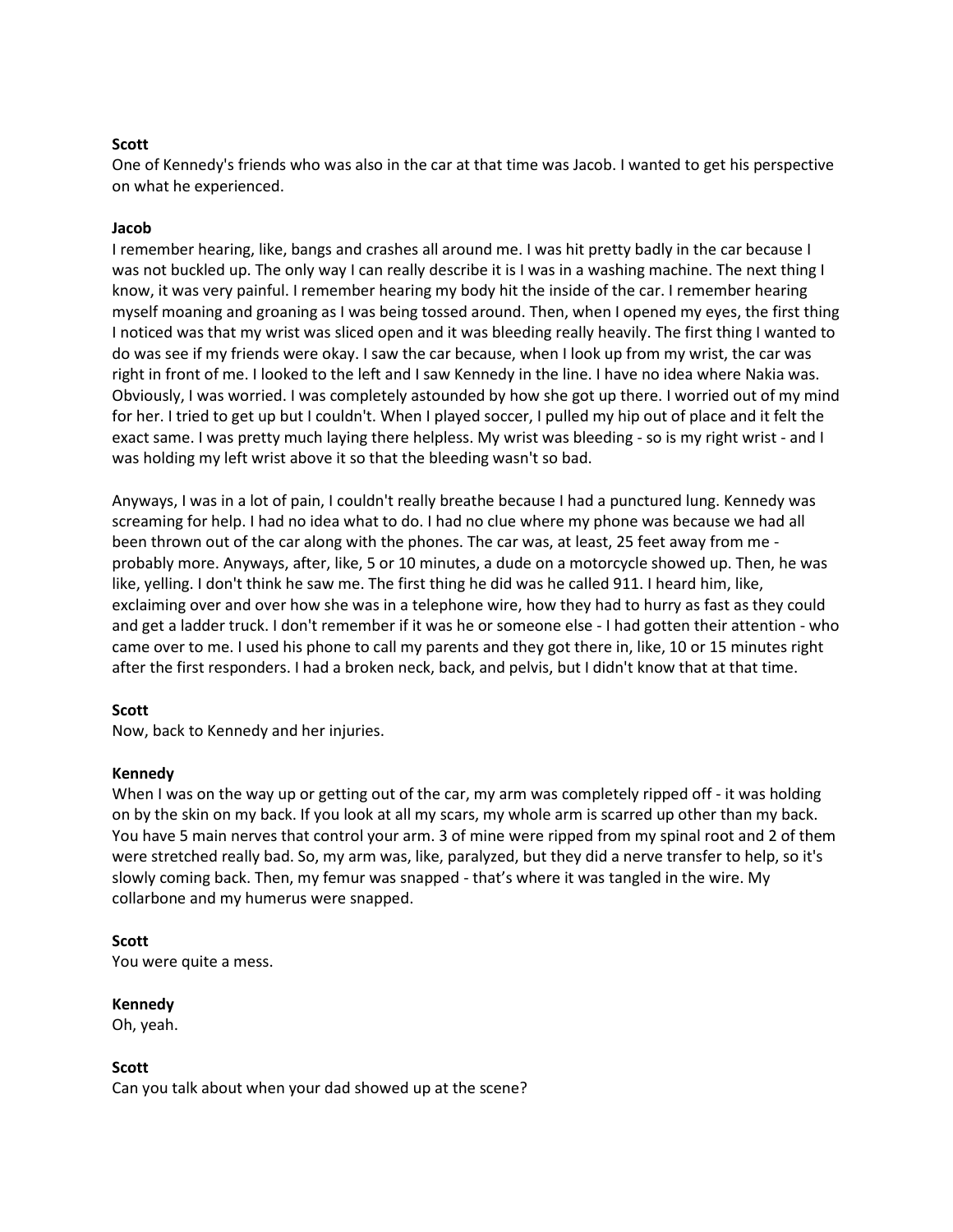### **Kennedy**

Yeah. My memory got cut out when you put the tourniquet on. Then, it kind of comes back when I was in the bucket truck or the ladder, and when I was laying on the stretcher. I remember looking at the men and, like, "Thank you for saving my life or trying to." Then, they got me in the ambulance. I was in the ambulance. They were stressed out and they were, "We're losing her! You got to do this!" I can't remember exactly what they were saying, but I remember feeling so much peace as if it was my time to go. I remember looking at them one last time - the guys that were in there - and, kind of, giving them my eyes, like, "Thank you for all you did." Little did I know, my dad was right outside the ambulance. So, he could hear when they were saying, "We're losing her!" He got there two minutes after they got me off the powerline wire. When he showed up on the scene, the police officer was like, "No, sorry. You can't come any farther." He was like, "That's my daughter! I'm going to get her!" And they were like, "No." I think my dad thinks that they were trying to hold him off because I was still in the wire, and that'd be traumatic to see as a parent.

He finally looked out in the field, saw my car, sprinted to it, and he couldn't see me in there. So, someone called and went, "Jared she's in here." He got to the ambulance and they won't let him in, so he just knelt next to it and prayed, like, "God, please don't take my daughter. Leave whatever you possibly can. Please, don't take her." They finally said, "Jared, do you want to come in and give her a blessing?" He said, "Yes." He came in and saw me and my leg - he didn't think they could save it from the start. He came in, puts his hands on my head, and gave me a blessing. As soon as he came in, my eyes were rolling in the back of my head. I just knew that it was my time to go, so I just, kind of, gave up, I guess, because I knew there was nothing else I could do. As soon as that was happening, he came in, gave me the blessing, kissed me on the forehead, and said that my face was just covered in blood. It sounds gross but, since he kissed my forehead, he had blood all over his lips on the drive all the way to Pocatello. All I could taste was my blood. They told him, "Say your goodbyes now because she's not going to make it."

# **Scott**

I'm a parent and I can't imagine how traumatic that is. Did you come back to consciousness on the way to the hospital?

### **Kennedy**

Yeah. I guess I was telling them about how my day was going, what I was doing that day, that my boyfriend had just broken up with me and I was sad about it. It's really embarrassing, actually.

### **Scott**

They probably found that to be a little bit amusing.

### **Kennedy**

Oh, my life was literally on the line and I was talking about how I just got broken up.

### **Scott**

When was the next time you were conscious?

### **Kennedy**

It was a few days later. My first memory was when my vision would go in. I don't remember really opening my eyes, but I could hear everyone in the room and it was, like, dark. I remember it was really dark because, I think, my eyes could just barely open. So, I could hear everyone talking but I didn't really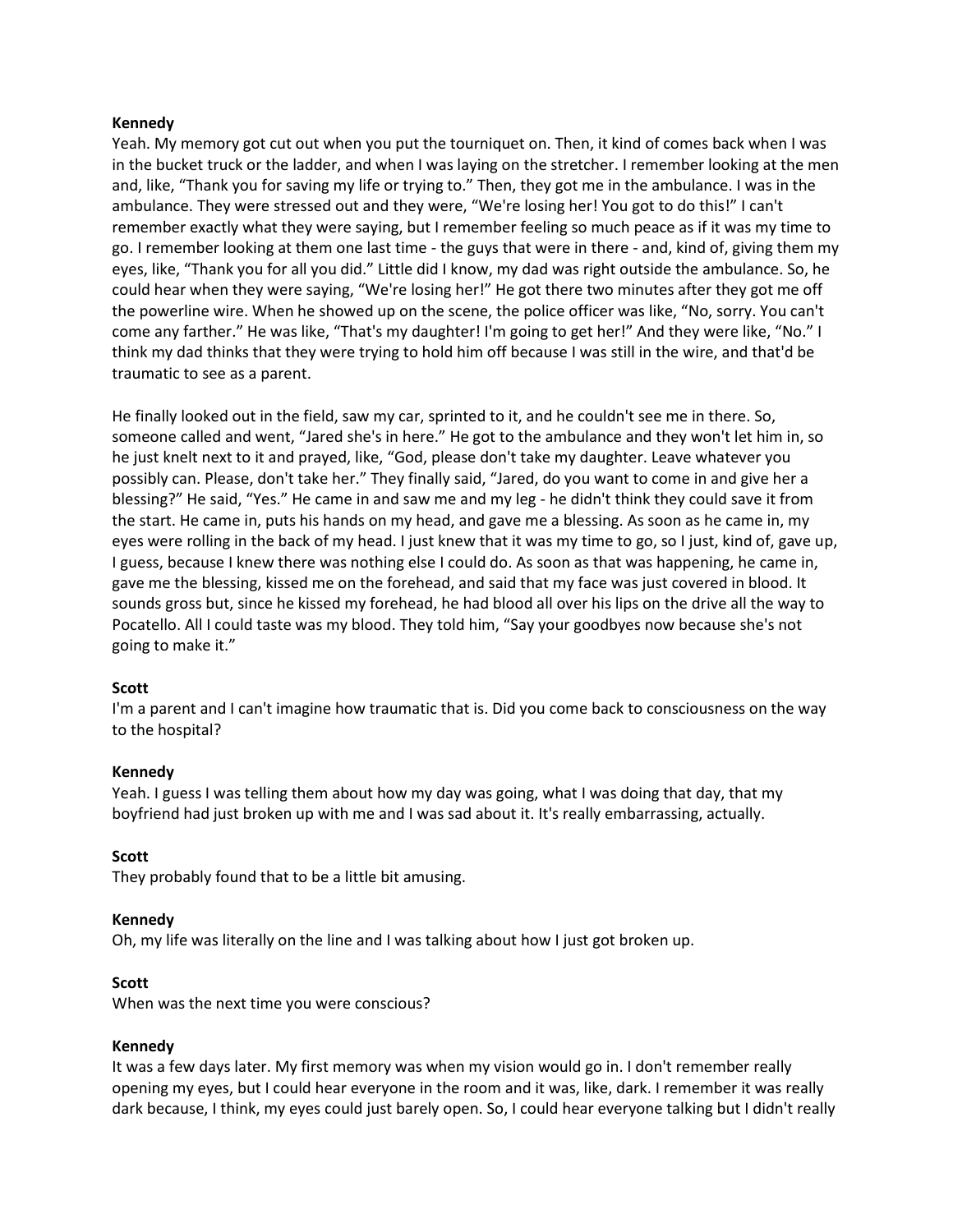know what was going on because, obviously, I was still in really bad condition. I remember that my dad told all the doctors, "No conversations inside of the hospital room. I know my daughter's in here." They were telling my dad that I was, like, brain dead. They said, "We think she has a really bad brain injury." He went, "No, she doesn't. She's fine." He said that when they would talk about what was going on, he would see a tear roll out of my eye. So, that's when he told them 'no conversations in the room'. That's when he taught me to squeeze my hands. He'd be, like, "Squeeze my hand for yes." I would squeeze. Then, he taught me to squeeze 3 times for 'I love you'. So, I would sit there and squeeze because I was still intubated.

Then, the next thing I learned was to like spell things out with my finger. I remember my family there. My dad was always next to me, like, holding my hand, and would fix anything. My mom was always, like, kind of, in the corner because she doesn't do well with that kind of stuff - it was hard for her to look at me, but I remember her still there. Then, my older sister would come. I remember her just crying next to my bed. She'd always play a song, but I never heard the song before, so I was really confused. Then, when I got out of the hospital and heard the song again, I said, "I know this song!" She went, "Yeah, this is the song I used to play for you in the hospital." So, that song means a lot - it's Astronomy by Conan Gray.

### **Scott**

It's interesting because, when someone's in a state like that, although it seems like they're not responsive or hearing or seeing anything but, many times, they are able to hear and know more about what's going on than we think. Obviously, that song is embedded in your brain now.

### **Kennedy**

It was just weird because when I woke up, someone send it to me and goes "Look at this new song", I would be, like, "I know this song. This isn't new." That was because my sister had been playing it for all those days.

#### **Scott**

Can you talk about when they told you that your leg had to be amputated?

### **Kennedy**

That day, they told me that my leg had to be amputated. I was still actually in a coma. I had 4 amputations in total. I don't remember the first amputation or anything. For the last amputation, they were like, "Kennedy, this is a really big surgery." I had no idea what it was for. They were all stressed out. I came out of that surgery. I didn't know if I had to get my leg amputated at the break because my leg just kept rotting. They just had to continue cutting and said, "If we have to cut any more, we'll have to take it at the break, and she'll never be able to walk again." I had no idea my leg was even amputated in the first place, so I just know that something was wrong. I came out of that surgery and ended up having to get amputated at the break. The room was just full of sadness, and I could feel it in my heart. I knew something was terribly wrong, but no one was telling me. I remember my dad came up to my bed. I said, "Dad, what's wrong?" He said, "Nothing. Everything's gonna be okay." I said, "I know everything's gonna be okay." He just broke down. My dad does not cry. So, after seeing him cry, I knew something was really wrong. Then, he pulled himself together.

Later that day, he came up to me and said, "Kennedy, I have to tell you something." I said, "Yeah?" He went, "We had to amputate your leg." I said, "Did Nakia and Jacob have to lose any limbs?" He said, "No." I said, "So they're okay." He went, "Yeah." I said, "Well, I'm glad I'm the one that had to lose a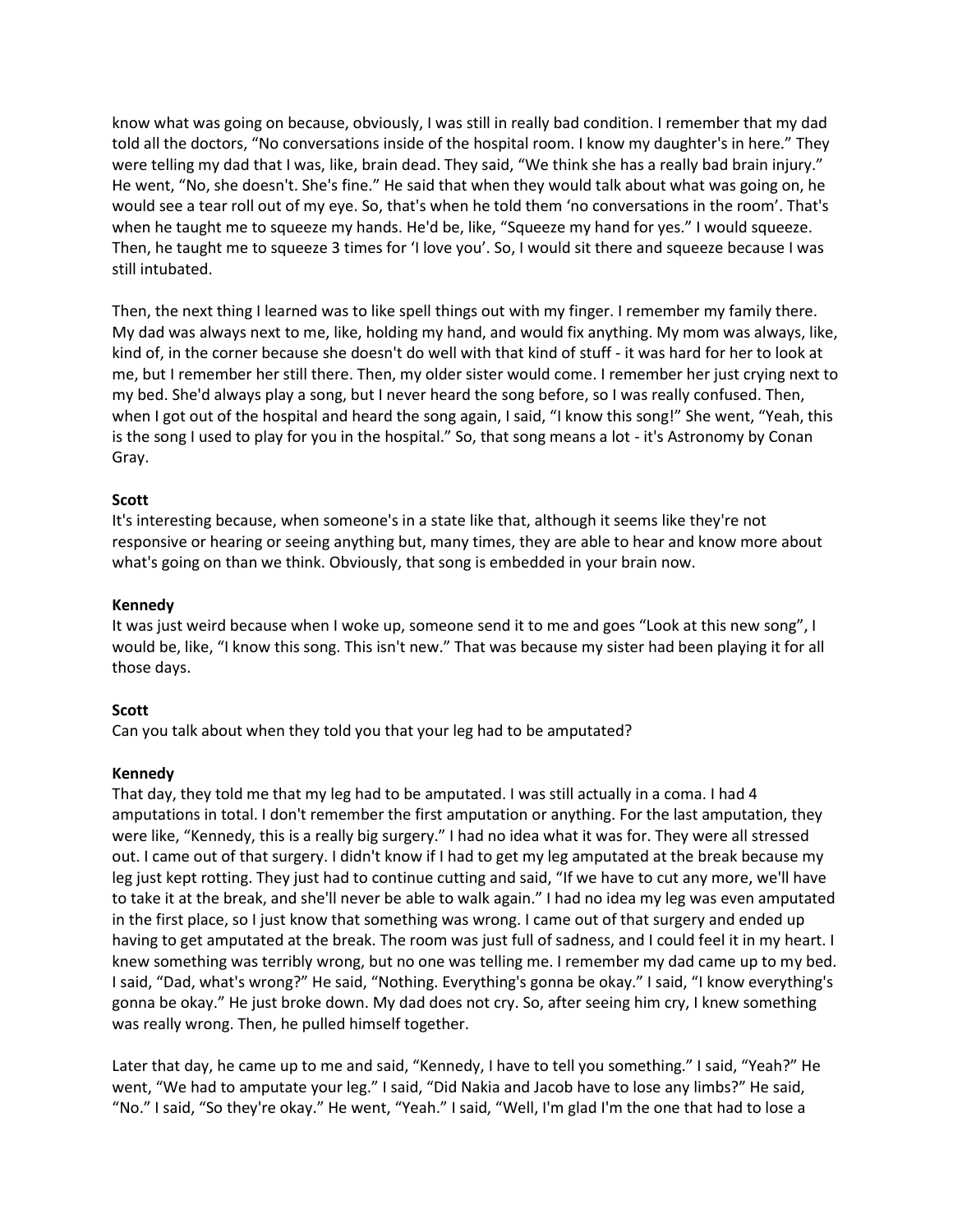limb." I kind of turned my head away and wanted to be alone because that's, like, hard to take in, because I love soccer. So, I remember, I thought, "Oh my gosh, I'm never gonna be able to play soccer again." So, that hurt me really hard, really bad. Then, I was, kind of, okay with it. There's nothing I can do. So I was fine. Then, I think, the next day, physical therapy came in and they said, "Okay, we're gonna do 10 squats today." This was the day after, like, one of my last surgeries. My dad was like, "Oh my gosh, what are you doing? She just got out of surgery. She can barely move." They were like, "Nope, she can do it." I was like, "Yeah, I can do it." I hadn't seen my leg yet and I was scared. So, they put me at a 90 degree angle and I was looking up. My legs were covered with my gown. They said, "Yes, she is covered." I said, "Okay…" So, I kind of looked forward - I still wouldn't look down. Then, we did my 10 squats.

I sat back down and looked down by accident, and my gown was all the way up. I didn't realize how short it was - I thought it was, like, below the knee or at my knee. When I looked down and sat, I looked at my dad and said, "Dad, you didn't tell me it was this short. I have nothing left. My leg's gone." He went, "I know it's short, but you still have something." I said, "Don't, Dad. It's gone. It's all gone." Then, I started bawling. It was hard because I didn't realize how short it wasn't and there was, like, nothing left. They tried to get me to touch it. I said, "No, no, no." Then, I finally touched it and, kind of, embraced it at that point. So, I laid back down. They were like, "Let's get on your right side." So, I got on my right side. They were like, "Try to move a little bit." So, I was trying to move. The funny thing is my trauma name. In the hospital, you'd get a trauma name, and my name was Trauma Gobi. So, I said, "I'm gonna name my little leg Goby." Since then, I named it "Goby." Since then, I just embraced it at that point. The doctors were really impressed because they were, like, "Most people will just shut down and be done."

### **Scott**

Obviously, both of your legs are, kind of, something you've been used to having your whole life. When you look down, and it's just not there, that has to take some time for it to just sink in.

### **Kennedy**

Yeah.

### **Scott**

How has your recovery gone? What kind of progress have you made since then?

### **Kennedy**

I've made a ton of progress. The doctors and everyone were, like, so impressed because I had, like, the best mindset. I was like, "I got to do it. I have no other choice." So, I embraced it, went forward with it, and did my best. I wasn't even supposed to eat out of the hospital till September. I was out earlier in July. I just worked my butt off. I knew what I had to do, did it, and just kept the attitude of, like, "You can do this. You were sent here because I believe everything happens for a reason. We were sent here knowing the trials that we were gonna go through." So, I just felt prepared and grateful, I guess, to be even alive.

# **Scott**

How's the progress on the use of your left arm?

# **Kennedy**

It's gotten really good because they did a nerve transfer surgery, where they, like, split the nerves and put it to different muscles to, like, help grow and get my arm to work. My wrist can't, like, lift up or my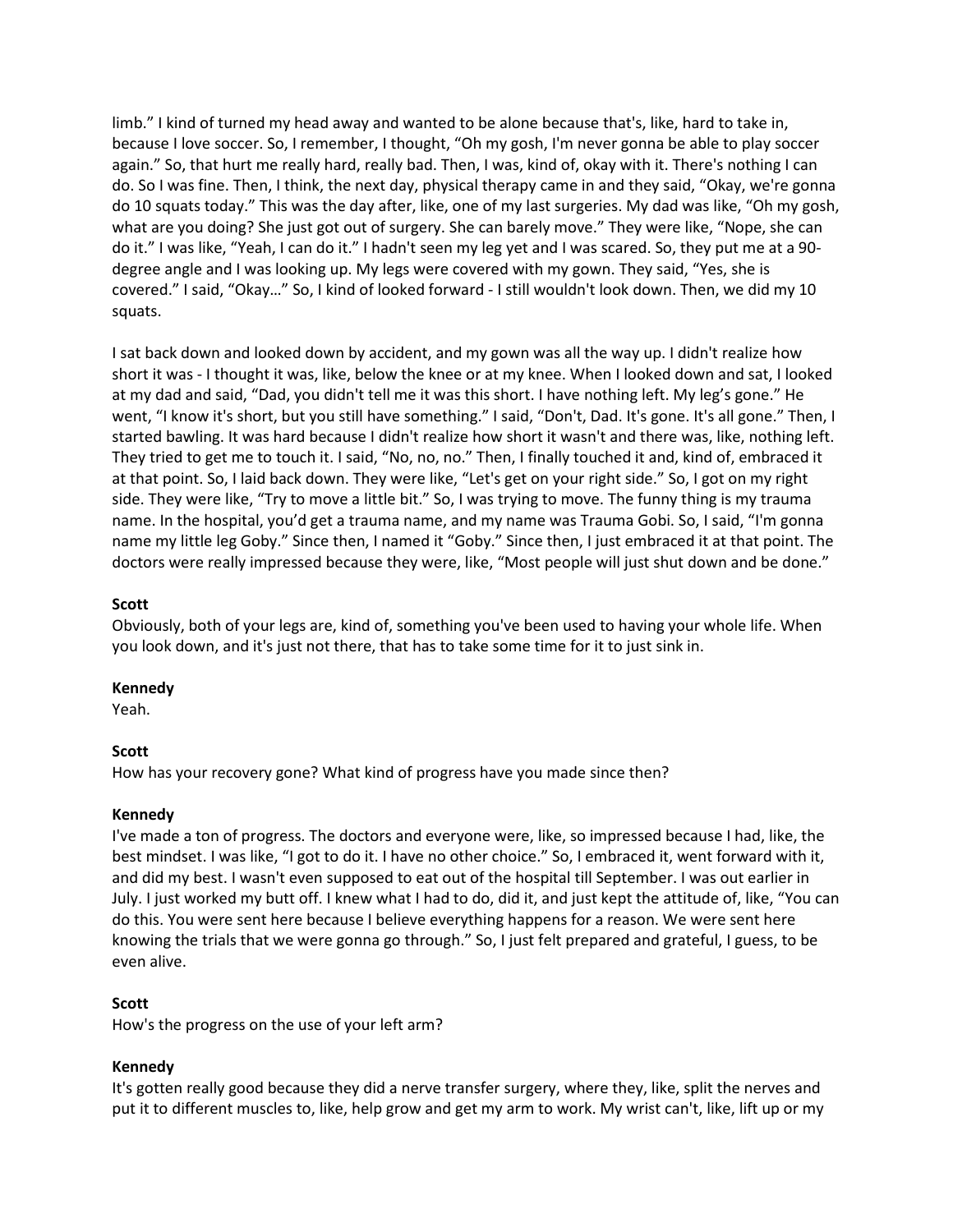fingers cannot extend - I have surgery for that on June 4. My bicep can make my arm bend to a 90 degree angle and it can slowly abduct and go forward. So, it's slowly coming back and it's doing really good. They only expect 50%.

# **Scott**

That's the prognosis?

# **Kennedy**

Mmhmm. They were like, "You'll only have 50% use." I said, "No. I'll have 100%." They were like, "No, you won't." I said, "Yeah, I will have 100 or close to 100. I won't settle for 50."

### **Scott**

Describe the first time you put on the leg prosthesis.

### **Kennedy**

I was in a wheelchair for a few months. As a 16-year-old teenage girl, you don't want to be in a wheelchair, especially when I was who I used to be - I never had to be in that situation. So, being in a wheelchair was hard. As soon as I got my prosthetic, I was so excited and happy to walk again. I immediately wanted to take it home, but that was, like, the test cast to make sure everything worked. Then, I got it a few weeks later and I loved it.

### **Scott**

I've heard stories of people the first time they put it on - it's kind of painful. How did that go and how long before you were comfortable walking with it?

### **Kennedy**

They accidentally put pressure on my leg and it split the bottom of my leg open. I kind of have a circular and sensitive spot on the bottom my leg. So, my prosthesis would put the liner on. I had a pin on the bottom line, so it pulled it - that milking sensation would give me blisters on the bottom where the little sensitive spot was. So, I would walk - I don't know - 3 steps and I'd have, like, huge blisters. I finally figured out how to put it on, and then I was fine - it doesn't hurt too bad. Sometimes, when I'm sitting for a while and then put it on, I'll hurt my sit bone because that's where it, like, keeps you up. But for the most part, it's not bad at all.

### **Scott**

Did you actually ask the doctors if you could have your amputated leg back?

# **Kennedy**

I did. I wanted it back so bad.

### **Scott**

What would you do with it?

### **Kennedy**

I don't know. I have no idea. I think it was like all the meds - I was so upset. I was, like, "I want my leg back! Make them give it back!" My dad went, "You can't have it back." I said, "I want it back!" I don't know.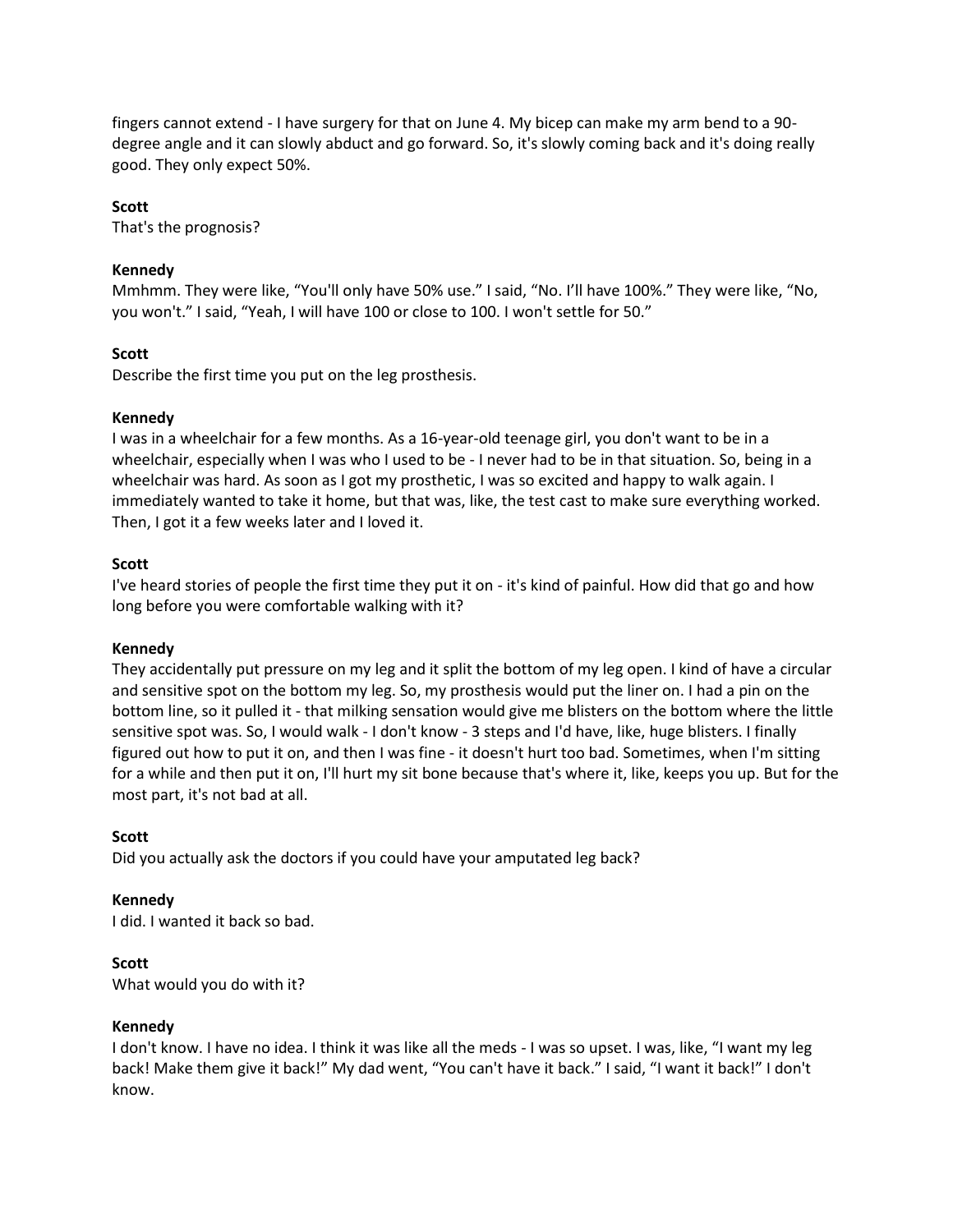# **Scott**

Can you talk about the first time you went driving again?

### **Kennedy**

Obviously, I was, like, super scared, cautious, and tensed up. It wasn't bad, actually. I was surprised because I was expecting it to be really hard for me. Recently, it's been hard hard for me because, as I said earlier, I would just be driving and my mind would be like "Oh, you're gonna hit that" and I can hear everything again. I feel like I see things jump out at me. So, like, I would start having panic attacks recently when I drive, so I try not to drive at night anymore.

### **Scott**

It was nighttime when this happened, right? It was dark…

### **Kennedy**

Yeah, it was pretty dark, not quiet all the way, but--

### **Scott**

I find it really interesting that you went from one extreme to the other. Prior to the accident, you said that you suffered from depression and were, perhaps, even suicidal. Now, at the other end, you are like, "I've got everything to live for." How do you explain that transition?

### **Kennedy**

I don't even know how to explain it myself. I just woke up and knew that life was worth living for and there was so much more out there for me than what I thought. Before, I felt like social media made me so upset and people don't understand that. Then, I would stay off social media for weeks and didn't see anything. I think that was why I was so upset. Obviously, I had other challenges going on. My dad was diagnosed with cancer a few years back, so I was dealing with that and the stress of that. It feels good to not be sad anymore and just be grateful for what I still do have in this amazing life that I can still live.

### **Scott**

You told me that, since this story became public, you've had some people who also lost a limb or gone through something really traumatic contact you. They came to you for advice or inspiration on how to get through that. What do you tell those people?

### **Kennedy**

I have a lot of girls come to me and tell me how they're insecure about their scars or about their amputation - even boys too. For a lot of girls, it's a lot about insecurities. I have my own insecurities also. One thing I am not insecure about is my scars because I think that just shows how much I've been through. I don't think there's anything to be ashamed of. I understand that, because of the amputation and missing a limb, you're so different from everyone else. If you look at it in a positive way, it makes you stand out - people are going to be drawn to you and want to know more about it. You can turn it into a teaching experience instead of looking at it like, "Oh my gosh, my life sucks." So, I told them, like, to just be grateful for what you still do have and that you're still even alive.

# **Scott**

That's a great way to look at it. Speaking of social media, you have told this whole story on TikTok, and you're kind of a TikTok celebrity now.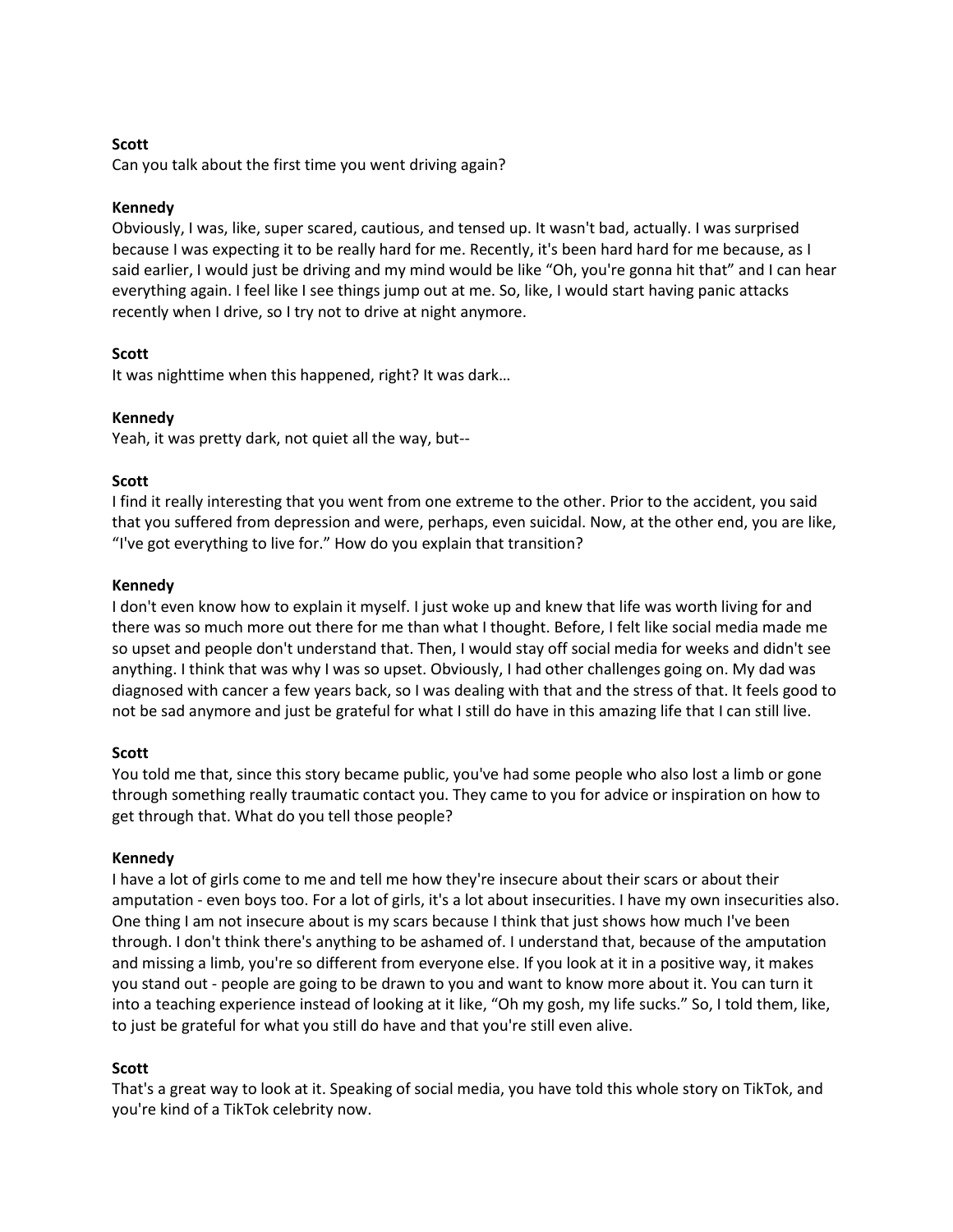# **Kennedy**

Not quite. I started it all on Instagram - my sister started there - and I've, kind of, kept it going because they were like, "I think this is a really good opportunity for you to share your journey and everything. You go through your feelings and use it as a journal." And it's been really great for me. Then, TikTok - I didn't take that seriously, I guess, until probably January. Then, I just kept going and posting videos. Then, I posted the one "Why don't you call 911 when you crashed?" and that got almost 43 million views. So, since then, my followers skyrocketed. I used it as a way to escape and deal with my trauma with humor. So, I make videos that I think are funny, and people seem to like them.

# **Scott**

Obviously, they do, and they are funny. They're interesting. They're entertaining. What do you see going forward? What is your plan like? Where do you see yourself 5 years from now?

### **Kennedy**

One of my goals is to become a Paralympian - I would absolutely love to - because sports have always been a really big part of my life. So, I would either be a Paralympian for snowboarding, skiing, track or anything - I would want to pursue that. Obviously, college is in there. I have my surgery at the beginning of the summer, so I probably won't go to college until the spring semester or next fall semester. I would work on, possibly, going to the Paralympics. I don't even know if I would make it, but it's just something that I would love to do.

# **Scott**

One of my previous guests is a Paralympian, so maybe I can connect you with him.

### **Kennedy**

Oh, really?

# **Scott**

Yeah.

# **Kennedy**

That'd be cool.

# **Scott**

You have thoughts about your career or what you'd want to do for a living?

### **Kennedy**

I'd want to go into business. I'd like to start my own business. I don't quite know what, but I'd like to learn how to do a business, how to run it, and how to work your finances. I just feel like there's a lot you can learn in that major and there are a lot of different things you can do with it.

### **Scott**

Sure. It's a wide-open world. Well, Kennedy, I appreciate you coming on here and sharing your story. I'm so glad you made it. And thanks very much.

### **Kennedy**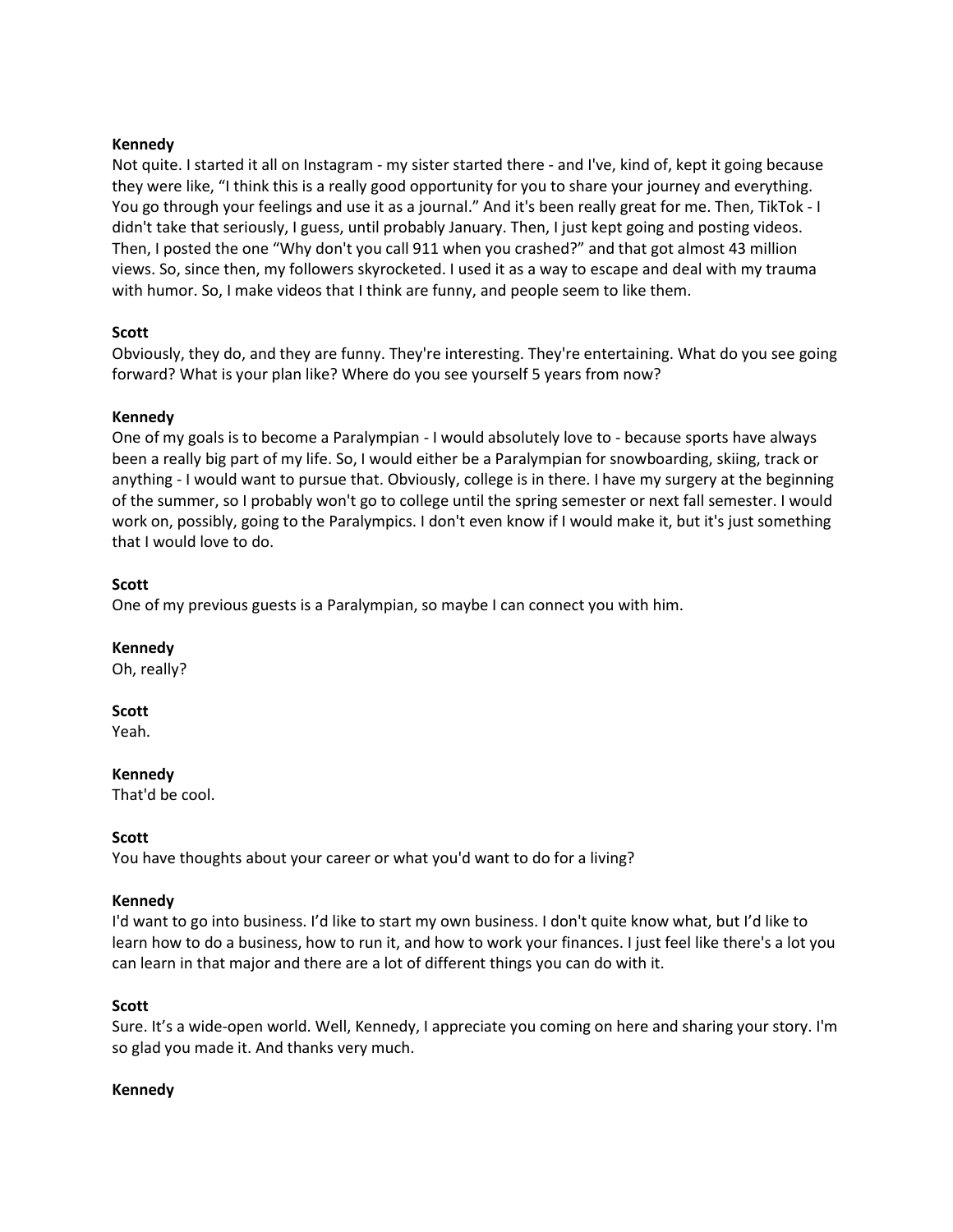I had fun. Thank you for giving this opportunity.

### **Scott**

While Kennedy was hanging up there on the power line, a couple of things happened. First, the power line that was wrapped around her leg pinched off the main artery so that she didn't bleed out. And the second thing is that she could have also bled out from where her arm was ripped away from her body, but the assumption is that the electricity in the line actually burned that area around her shoulder and back, and had a cauterizing effect so that she didn't lose all her blood from there either.

So the power line very likely saved her in both of those ways, in addition to just catching her so she didn't fall another 20 feet to the ground, which could have also been fatal. Pretty incredible story.

All right, we have things to talk about –

I'm thinking about doing an episode of all first responder stories. If you're an EMT, Paramedic, Firefighter, or any other kind of First Responder, I know you have a story. You know what I'm talking about. When you're out with friends, and someone mentions your line of work, and then you get the question – what's the craziest call you've ever worked? Every EMT has a story. You might even have more than one. Well, I want to hear it.

You can call it in to the Podcast Voice Mail line at 727-386-9468, or you can just record an audio file on your phone and email it to me – Scott@WhatWasThatLike.com. I'll put a bunch of these together and we'll have a whole episode hearing about the bizarre things you've seen on the job.

And a question – are you on Pinterest? Well, I am! Or I should say, the podcast is. I'm kind of still figuring it out and easing into it, but you can follow me at WhatWasThatLike.com/pinterest.

And one more thing before we get to this week's Listener Story. There's a podcast I want to tell you about. This is not a paid ad, and in fact the host of the show, who's a friend of mine named Brandon, he doesn't even know I'm mentioning it here. But he does a great show called Music City 911. Brandon lives in Nashville, and he works as a 911 dispatcher. For his podcast, he plays real-life 911 emergency calls from all over the US, and he analyzes them from his perspective as an actual 911 operator. So not only does he have the inside knowledge of how the call plays out, how the operator handled it, what the caller did that was right or wrong – he also has a voice that is perfect for audio. I've been subscribed for a while and listen to every episode, and I think you'll really enjoy it. You can find it on any podcast app – just search for "Music City 911".

And now we have this week's Listener Story. This one's from my friend TZ, and he TOO has a great voice for audio. His story describes a mystery that he's never figured out. If you have any ideas, I'm sure he'd be interested.

Stay safe, and I'll see you in two weeks.

(Listener story)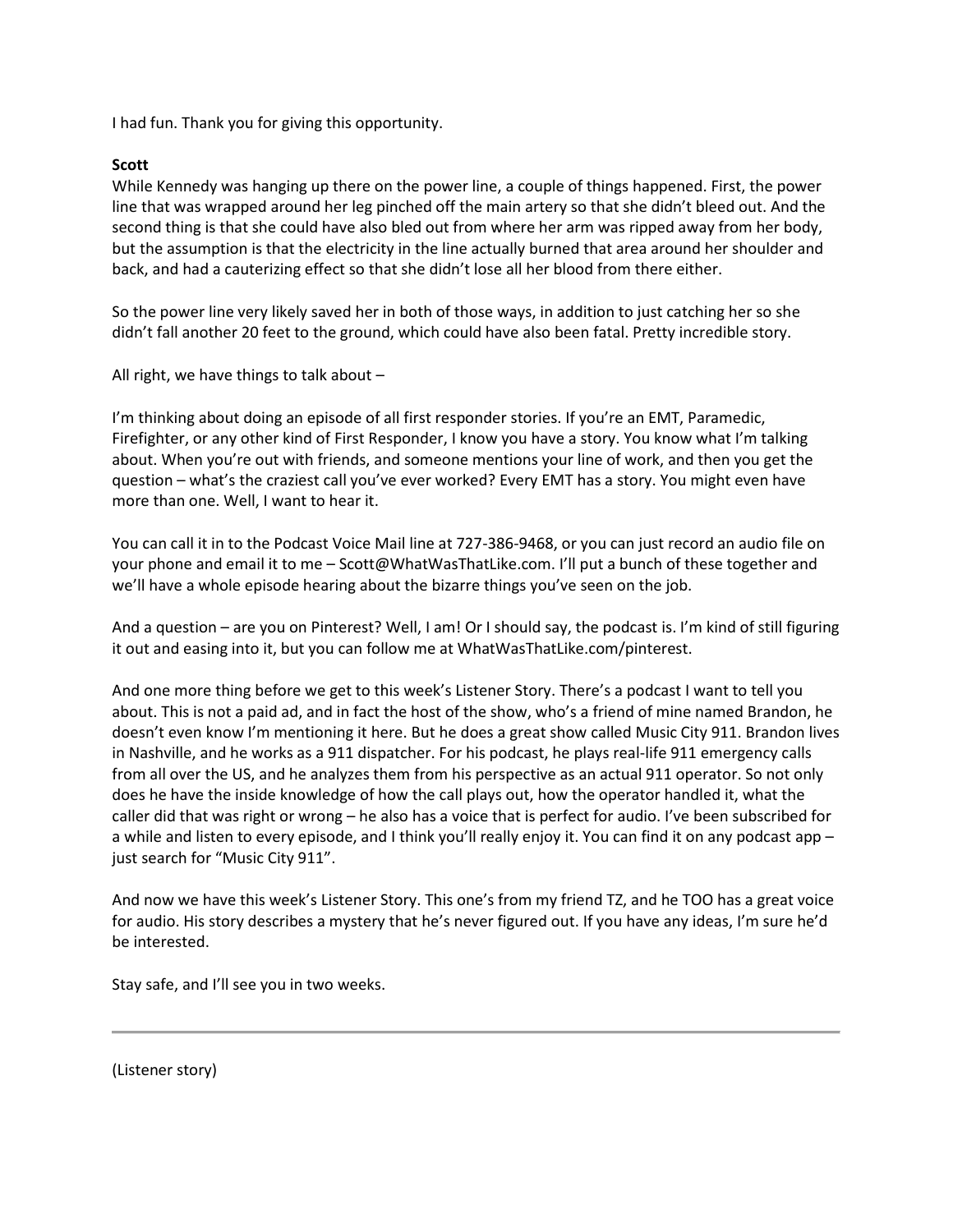### **TZ**

This story is true. It happened about 2 years ago when I bought a new house and got, kind of, lucky because the market dipped during the pandemic. The house was a total wreck. I don't know for sure, but I suspect the woman who lived here before was an alcoholic and she lived alone. There were plates and silverware on the front lawn. The grass was growing up to my shoulders, almost. It took months of cleaning and repair to get it livable. I'm pretty lucky that my dad is a contractor and he was trained as a carpenter. So, one of the things we did together was remodel the kitchen. We tore out all the old cabinets, and the tiles, and put in a new sink. It was a couple of months of putting in 40-50 hours every week, but it paid off - the kitchen looks great now. I want to tell you about what happened when we were right in the middle of the kitchen remodel. I rent the house out now to a couple other roommates to help pay the mortgage. But at the time, I was living here alone. When I woke up and opened my bedroom door on the second floor, I heard the sound of someone taking a shower downstairs - that's impossible because I was the only one there. As I walked down the stairs in, kind of, a half-awake state, I noticed that the living room looked like a sauna or a steam room - there were water droplets pulling on the ceiling and dripping down, and all the walls were also covered in water, and there was thick fog. So, you could almost not see 5-6 feet ahead of you. When I turn the corner at the bottom of the stairs and looked into the entryway to the kitchen, what I saw absolutely shocked me.

We had taken out the sink and all the cabinets and we had the new cabinets ready to place where the kitchen sink was. The 2 water lines - hot and cold - were sticking straight up. When we had left our work for the day the previous night, the knobs were turned firmly off but, on this morning, when I looked into the kitchen, the hot water line was fully opened and spraying a fairly thick stream of water directly into the ceiling, about 10 feet overhead, which was then cascading down like a fountain. It looked like something you'd see at a waterpark. The floor was flooded with water. Since it was hot water, it was putting off massive amounts of steam. I immediately panicked. I don't know anything about plumbing. So, I called my dad right away - I'm sure I sounded, kind of, insane - and told them what was going on. I hung up the phone and went over to the waterline to see if there was anything I could do to shut it off. All I did was turn the knob, then the water turned off - I probably turned it, maybe, 2 good rotations.

Over the next 24 hours or so, with a wet vac in the basement, we vacuumed up, probably, over 100 gallons of water. It was a good way to clean the basement floor. Luckily, only a couple of the cabinets were ruined, so we weren't out that much money. It actually could have been much, much worse. The thing that I can't figure out is how the waterline got opened in the first place. I know I didn't do it. I have been known to sleepwalk, but I would say that the chances of me doing this is, maybe, 1 in 1000 or 100,000, I guess - it's possible. I know no one else was living in the house. I know that my 2 cats don't have the necessary dexterity in their paws to turn a handle like that. There were no signs of anybody breaking in. Plus, it was an empty house with nothing to steal, unless it was a kid playing an elaborate prank with basically no motivation. To this day, we have no idea who did it. As I said, my dad works in construction and came up as a carpenter. I asked him, "In your 40 or so years of practice in the trade, have you ever had a situation like that or something similar?" He said, "Never." He's never seen a waterline just open.

Well, that next weekend, I got some sage from my sister in even though I don't necessarily believe in ghosts. I saged every room of the house and also prayed whatever kind of prayers I could think of. Knock on wood, to this day, about 2 years later, we haven't had anything except a few noises in the attic nothing like that has happened again. So, if you enjoyed this story, if you enjoyed my voice, maybe you would like my podcast where I tell true crime stories. I mainly stick to ones you haven't heard before the more fringe bizarre ones. If you do want to check us out, go to tapesfromthedarkside.com or just